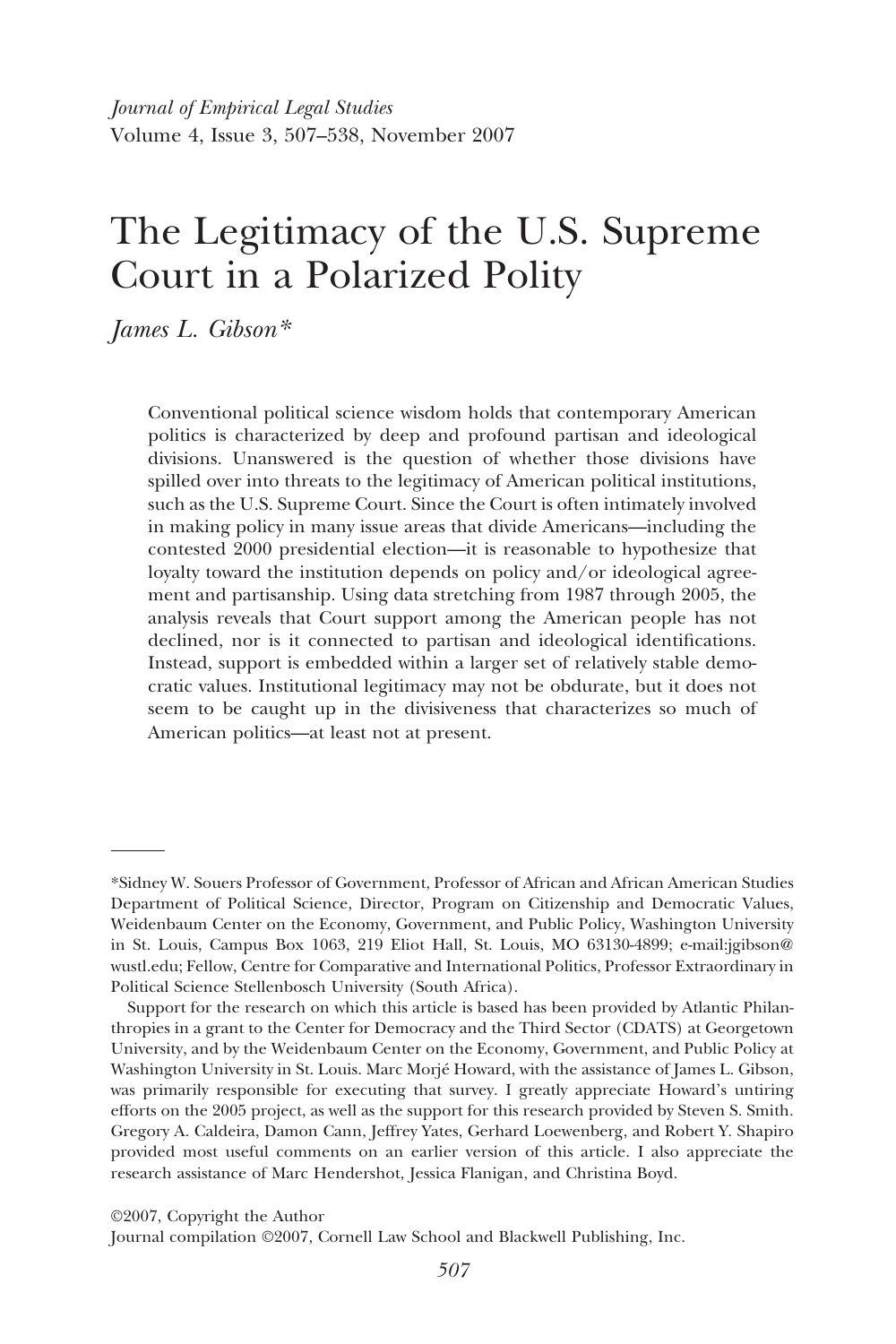# I. Introduction

The period of the early 21st century in the United States is judged by many to be an era of rather intense partisan and ideological polarization. From abortion rights to the war in Iraq, Democrats disagree with Republicans, just as liberals joust with conservatives. The primary colors of the contemporary United States seem to be red and blue. On a variety of important political issues, partisan and ideological differences are substantial and profound.<sup>1</sup>

Implicated in many of the issues dividing Americans is the U.S. Supreme Court. For a variety of reasons, the Court often finds itself at the center of intense political disputes: be it the right to abortion, the right to burn an American flag in protest, the degree to which church and state must be separated, and conflicts between rights of privacy and national security. These issues clearly divide Americans of different ideological and partisan persuasions, and much of the contemporary debate focuses on what the Supreme Court has, or has not, ruled.

What is less obvious, however, is whether this same sort of polarization exists with regard to the basic institutional legitimacy of the Supreme Court. Have divisions over public policy been exacerbated to the point that they have undermined the very legitimacy of the institutional author of such policy—the U.S. Supreme Court? If so, then the divisiveness of the current era may have more profound and lasting consequences than even the most pessimistic analysts currently imagine.

There are indeed signs that threats to the institutional integrity of the Supreme Court abound. Certainly, the Justices of the Court have complained about this matter, often couching their arguments in terms of the preservation of one of the most distinctive, essential, and cherished attributes of courts: judicial independence. In 2006, former Justice Sandra Day O'Connor delivered a series of speeches decrying those who would limit the independence of the American judiciary.<sup>2</sup> There can be no doubt that

<sup>1</sup> The literature on how divided Americans are is itself somewhat divided. Fiorina (2006) does not believe such differences to be profound, but many (if not most) draw different conclusions from the available data (e.g., Abramowitz & Saunders 2005; McCarty et al. 2006; Sinclair 2006). Others suggest that even areas such as foreign policy—once thought to be the last bastion of nonpartisanship—have become highly disputatious (e.g., Shapiro & Bloch-Elkon 2006).

<sup>2</sup> For an unofficial transcript of one of these speeches, see 〈[http://www.law.ufl.edu/dedication/](http://www.law.ufl.edu/dedication) speechtext.shtml $\}$  (accessed June 8, 2006). In his 2005 report on the federal judiciary, Chief Justice Roberts asserted what has become another familiar refrain: "A more direct threat to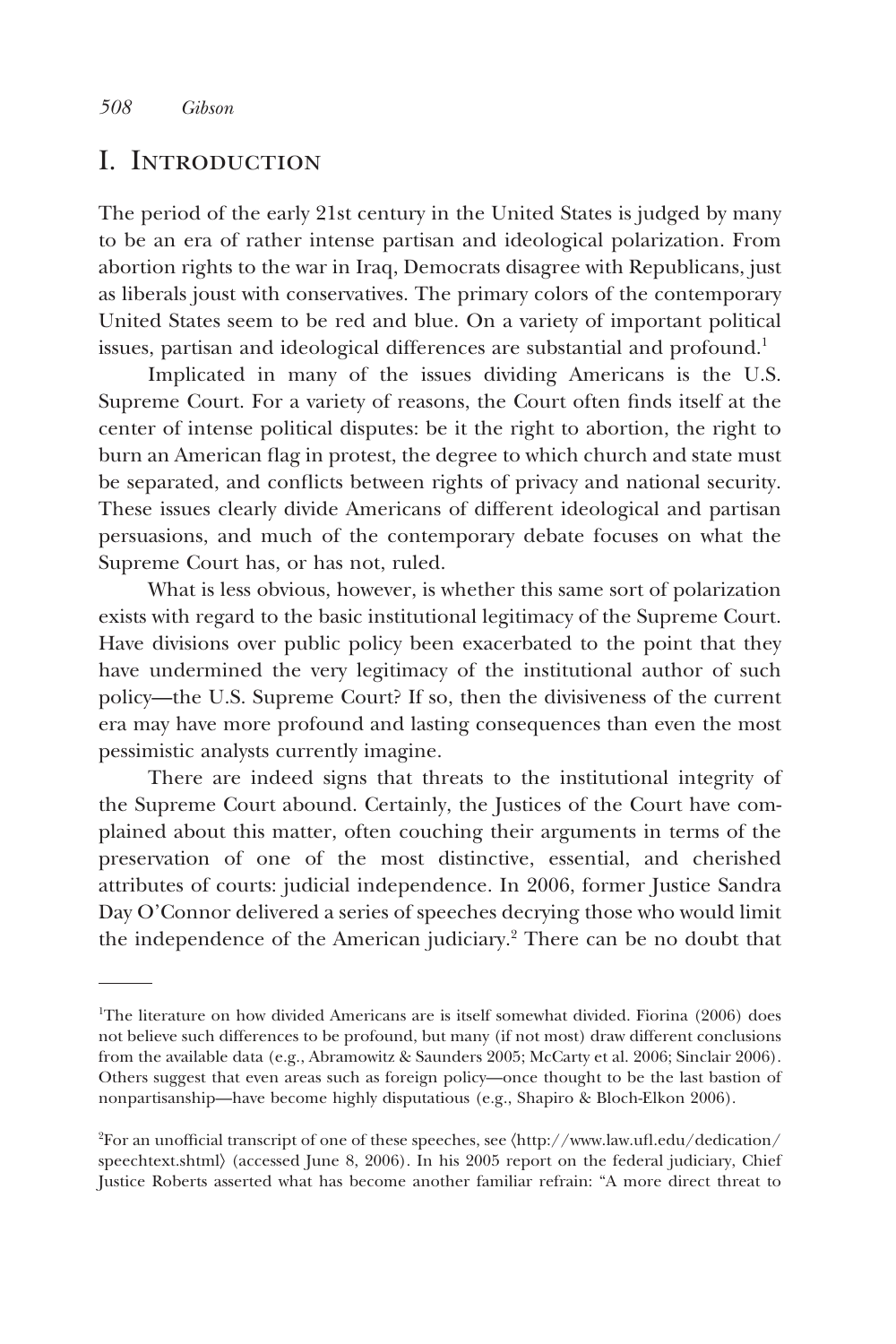certain members of Congress have attacked the U.S. Supreme Court, and no shortage exists of legislation designed to "curb" the Court's decision-making authority: ranging from the "Safeguarding Our Religious Liberties Act," H.R. 4379, introduced by Ron Paul (TX-14) with the purpose of eliminating federal court jurisdiction over state and local policies regarding the free exercise or establishment of religion, any privacy claim related to issues of sexual practices, orientation, or reproduction, and any equal protection claim based on the right to marry without regard to sex or sexual orientation, to the "Congressional Accountability for Judicial Activism Act of 2004," introduced in the House of Representatives by Representative Ron Lewis (KY-2) and 26 co-sponsors, and that would empower Congress to reverse by a two-thirds vote any judgment of the U.S. Supreme Court that concerns the constitutionality of an act of Congress (H.R. 3920).<sup>3</sup> Specific high-stakes Court decisions have drawn vicious and legitimacy challenging criticism—as in the direct attack by various law professors on the Court's legitimacy after its ruling in *Bush v. Gore*<sup>4</sup>—and there is no shortage of threats to the judiciary from the religious right, right-wing terrorists and murderers, and kooks.<sup>5</sup> Serious proposals to change the structure of the judiciary have been floated (e.g., various plans to convert the life tenure of Supreme Court judges to a fixed term).<sup>6</sup> Although not all dissatisfaction with judges in the United States is focused on the Supreme Court, there can be little doubt that the Justices of the Court are correct to worry about the implications of the current political climate in the country for the legitimacy of law and courts in general

5 See, for example, 〈[http://www.judgesgonewild.com/](http://www.judgesgonewild.com/%E2%8C%AA)〉 (accessed May 26, 2006).

judicial independence is the failure to raise judges' pay." See 〈[http://www.uscourts.gov/ttb/](http://www.uscourts.gov/ttb) jan06ttg/yearend/index.html〉 (accessed May 26, 2006).

 ${}^{3}\!$ For a discussion of earlier court-curbing efforts in the American case, see Friedman (2005:314– 15). For European examples, see Schwartz (2000).

<sup>4</sup> On January 13, 2001, 585 law professors placed an advertisement in the *New York Times* condemning the Court's decision in *Bush v. Gore* as illegitimate. The advertisement, as well as much additional material and criticism, can be found at 〈[http://www.the-rule-of-law.com](http://www.the-rule-of-law.com%E2%8C%AA)〉 (accessed December 7, 2001).

<sup>6</sup> Farnsworth (2004:2, footnotes omitted) asserts: "In recent years at least ten distinguished scholars (as well as two distinguished judges and a distinguished journalist) have proposed abolishing life tenure for Supreme Court Justices and replacing it with fixed terms of years in office." That paper provides full citations to support this claim. See also Eskridge and Levinson (1998) and Levinson (2006).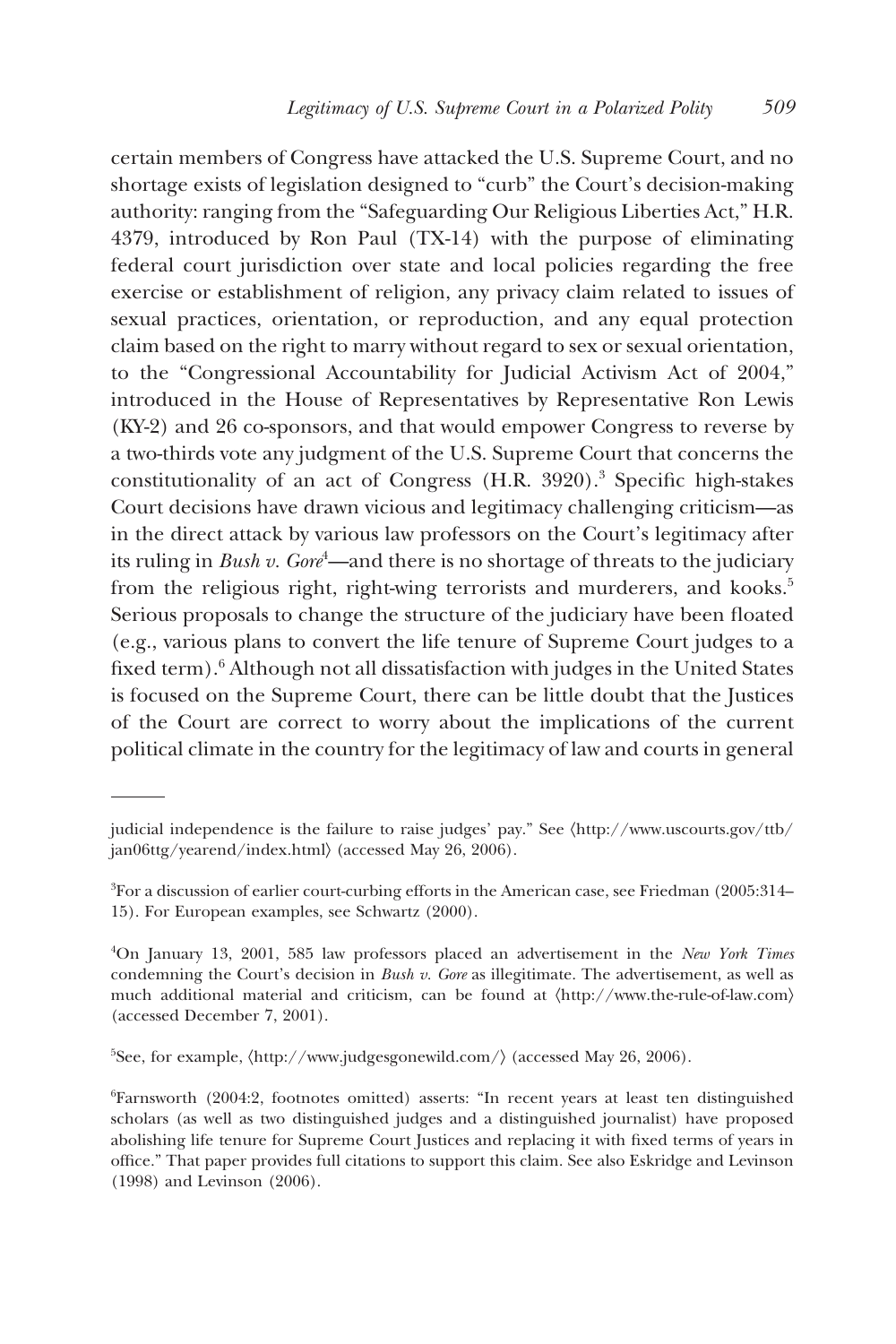and their court in particular. Finally, some longitudinal studies of trust in the U.S. Supreme Court argue that partisan polarization in Court attitudes has risen significantly in recent times (e.g., Mate & Wright 2006).<sup>7</sup>

Nonetheless, earlier research on the legitimacy of the Supreme Court has generally found that the institution enjoys a fairly substantial "reservoir of goodwill" among the American people (e.g., Caldeira & Gibson 1992; Gibson et al. 1998). However, that research is dated, and certainly predates the emergence of strong ideological and partisan cleavages in the United States, especially as the dust (and unity) of the 9/11 attack has worn away. Thus, it seems quite reasonable and interesting to revisit the question of how much legitimacy the Supreme Court has today. More specifically, have divisions over policy issues spilled over to undermine the Court's legitimacy? In addition to answering that important factual question, however, we need to reexamine the sources of the institution's legitimacy. Has support for the Court become dependent on partisanship and ideology, and even policy agreement with the institution? To what degree has the etiology of institutional support changed over time? To the extent that the bases of legitimacy have become more fragile, legitimacy theory itself may require rethinking and reconsidering. Based on a nationally representative face-to-face survey conducted in 2005, I attempt in this article to answer these questions in a rigorous and comprehensive fashion.

# II. Theories of Institutional Legitimacy

Considerable agreement exists among political scientists on most of the major contours of legitimacy theory.8 For instance, most agree that legitimacy is a normative concept, having something to do with the right (moral and legal) to make decisions. "Authority" is sometimes used as a synonym for legitimacy. Institutions perceived to be legitimate are those with a widely accepted mandate to render judgments for a political community; those

 $^7$ On the other hand, Kritzer (2005:173) analyzes multiple opinion surveys and concludes: "What is perhaps most striking about the analysis presented above is that one is likely to draw different conclusions about trends in support for the Supreme Court depending upon which survey series one looks at."

<sup>8</sup> For a most useful recent review of legitimacy theory, see Tyler (2006). For a superb collection of essays on legitimacy, mostly from psychologists, among whom the theory has recently received great currency, see Jost and Major (2001).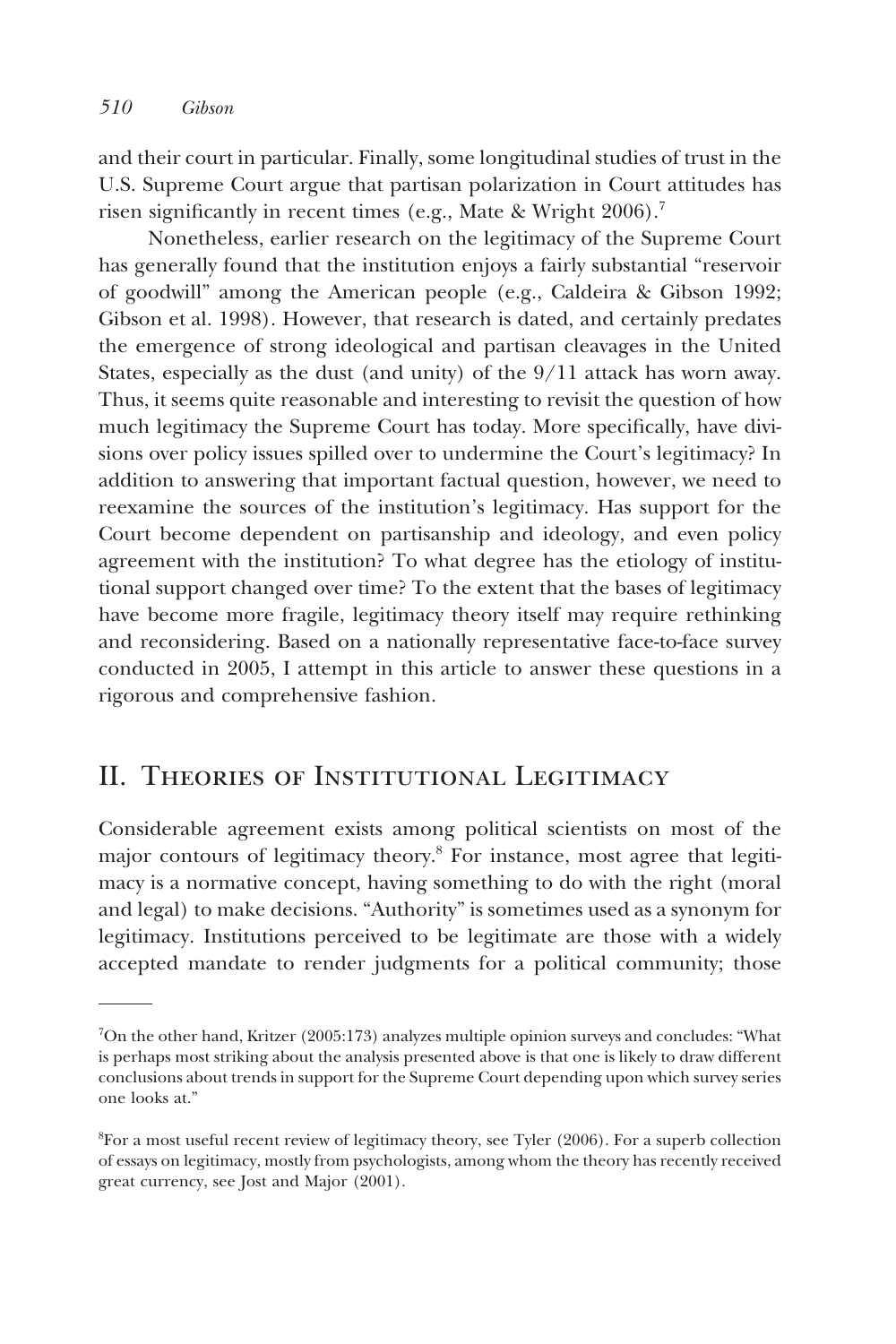without legitimacy find their authority contested. "Basically, when people say that laws are 'legitimate,' they mean that there is something rightful about the way the laws came about . . . the legitimacy of law rests on the way it comes to be: if that is legitimate, then so are the results, at least most of the time" (Friedman 1998:256).

Legitimacy becomes especially relevant when people disagree about public policy. When a court, for instance, makes a decision pleasing to all, discussions of legitimacy are rarely relevant or necessary and do not emerge. When there is conflict over policy, then some may ask whether the institution has the authority, the "right," to make the decision. Legitimate institutions are those recognized as appropriate decision-making bodies *even when* one disagrees with the outputs of the institution. Thus, legitimacy takes on its primary relevance in the presence of an *objection precondition.* As Friedman (1977:141) rightly noted long ago: "We do not need a theory of legitimacy to explain why people obey a person with a gun, or adhere to an order that brings them personal honor or gain, or obey their religions or their moral codes."9 Policy disagreements—even very strong ones—may have few lasting systemic consequences if the basic legitimacy of the key political institutions remains intact.

But what exactly are the indicia of institutional legitimacy? Empiricallyoriented scholars have been unhappy with the amorphous nature of the concept of legitimacy. Under the influence of David Easton (1965, 1975), researchers have instead been attracted to the notion of institutional<sup>10</sup> "support," with a distinction often being made between "diffuse" and "specific" support. Although a few important scholars doubt that the two types of support can be differentiated empirically (e.g., Mishler & Rose 1994), most recognize a difference, at least at the theoretical level, between approval of

 $^9$ Moreover, the literature on distributive and procedural justice (e.g., Lind & Tyler 1988; Tyler 1990) teaches us that those who lose on distributive issues often find losing palatable if the procedures leading to the decision are perceived to be fair (e.g., Baird 2001). However, controversy exists in the literature on the causal relationships among perceived fairness, legitimacy, and compliance (see Gibson 1989; Tyler & Rasinski 1991; Gibson 1991; see also Mondak 1993; Scherer & Curry 2006).

 $10$ Research on legitimacy sometimes addresses the legitimacy of regimes and states but at other times focuses on the legitimacy of specific institutions. This article addresses the latter. For a useful discussion of the objects of support, see Norris (1999).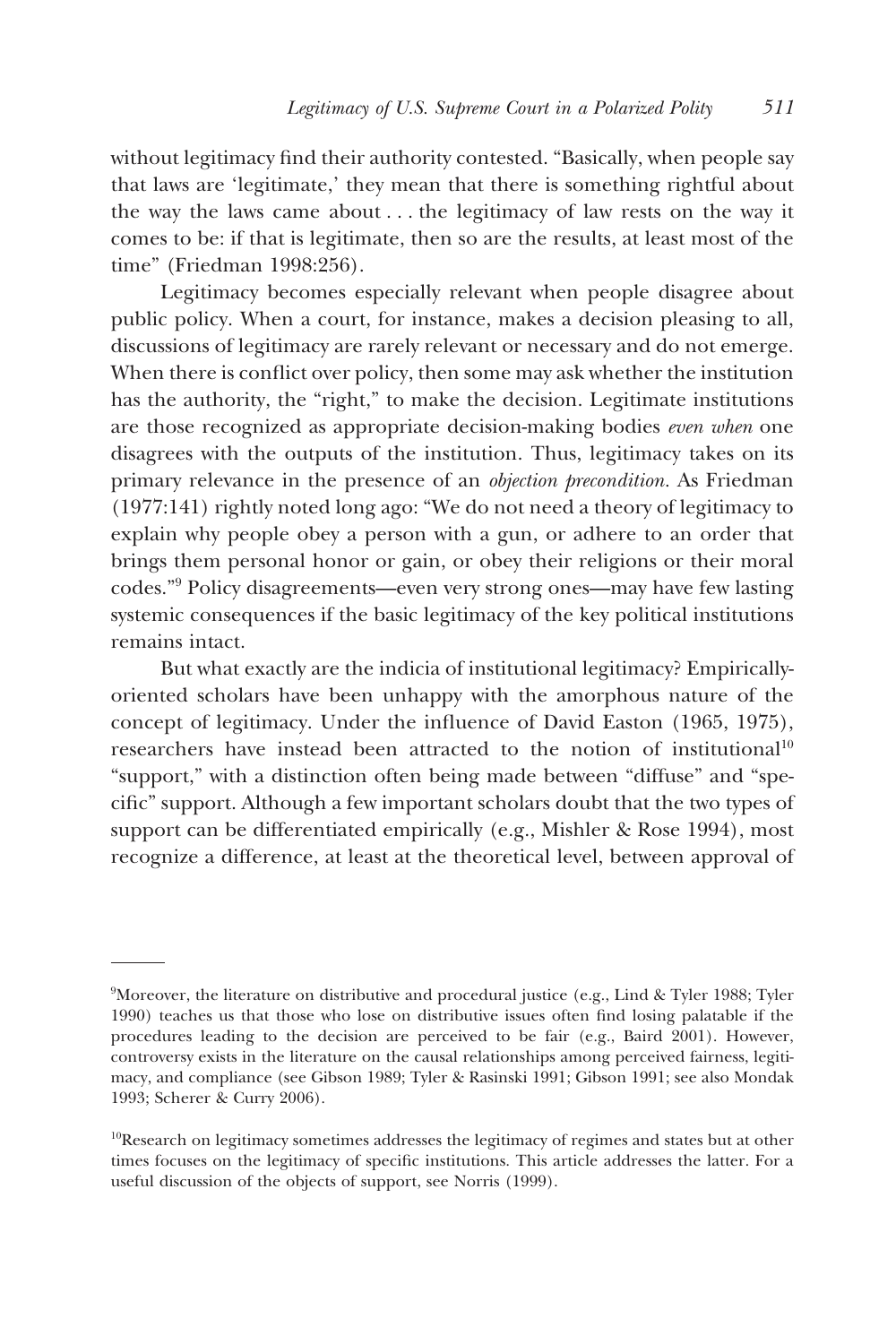policy outputs in the short term and a more fundamental loyalty to an institution over the long term.

Diffuse support therefore refers to "a reservoir of favorable attitudes or good will that helps members to accept or tolerate outputs to which they are opposed or the effects of which they see as damaging to their wants" (Easton 1965:273). Diffuse support is institutional *loyalty*; it is support that is *not* contingent on satisfaction with the immediate outputs of the institution. Easton's apt phrase—a "reservoir of goodwill"—captures the idea that people have confidence in institutions to make, in the long run, desirable public policy. Speaking of parliaments, Loewenberg and Patterson (1979:285) claim:

Although public attitudes toward legislatures vary depending on short-term public satisfaction with their performance, some part of the public attitude toward the institution is unrelated to its performance but reflects long-term influences.... This more enduring attitude, based on cumulative experience with the institution or with political authority over a lifetime, has been called diffuse support, to indicate that it is general, that is, unrelated to specific experiences. This part of the attitude toward legislatures is theoretically of great significance, since it can be a source of public commitment to the institution through good times and bad and a basis for public compliance with the enactments of the legislature whether they are liked or not.

Institutions without this reservoir of goodwill may be emasculated and therefore limited in their ability to go against the preferences of determined majorities.<sup>11</sup>

Although there are many ways to conceptualize the orientations ordinary citizens hold toward institutions like the Supreme Court, I contend that the most politically significant attitudes are best thought of as a form of institutional loyalty. "Loyalty" represents the idea that failure to make policy that is pleasing in the short term does not necessarily undermine basic commitments to support the institution. Institutions such as courts need the leeway to be able to go against public opinion (as, e.g., in protecting unpopular political minorities). Thus, a crucial aspect of the political capital of

<sup>11</sup>Consequently, legitimacy theory is closely tied to—and often debated within—more general democratic theories concerning majorities and minorities. For a recent useful overview of this body of literature, see Fallon (2005). Moreover, comparativists (e.g., Tsebelis 2000; Alivizatos 1995) have focused on courts as "veto players" and have acknowledged that legitimacy is a necessary resource if courts are to play this role. See also Gibson and Caldeira (2003) and Walker (2006).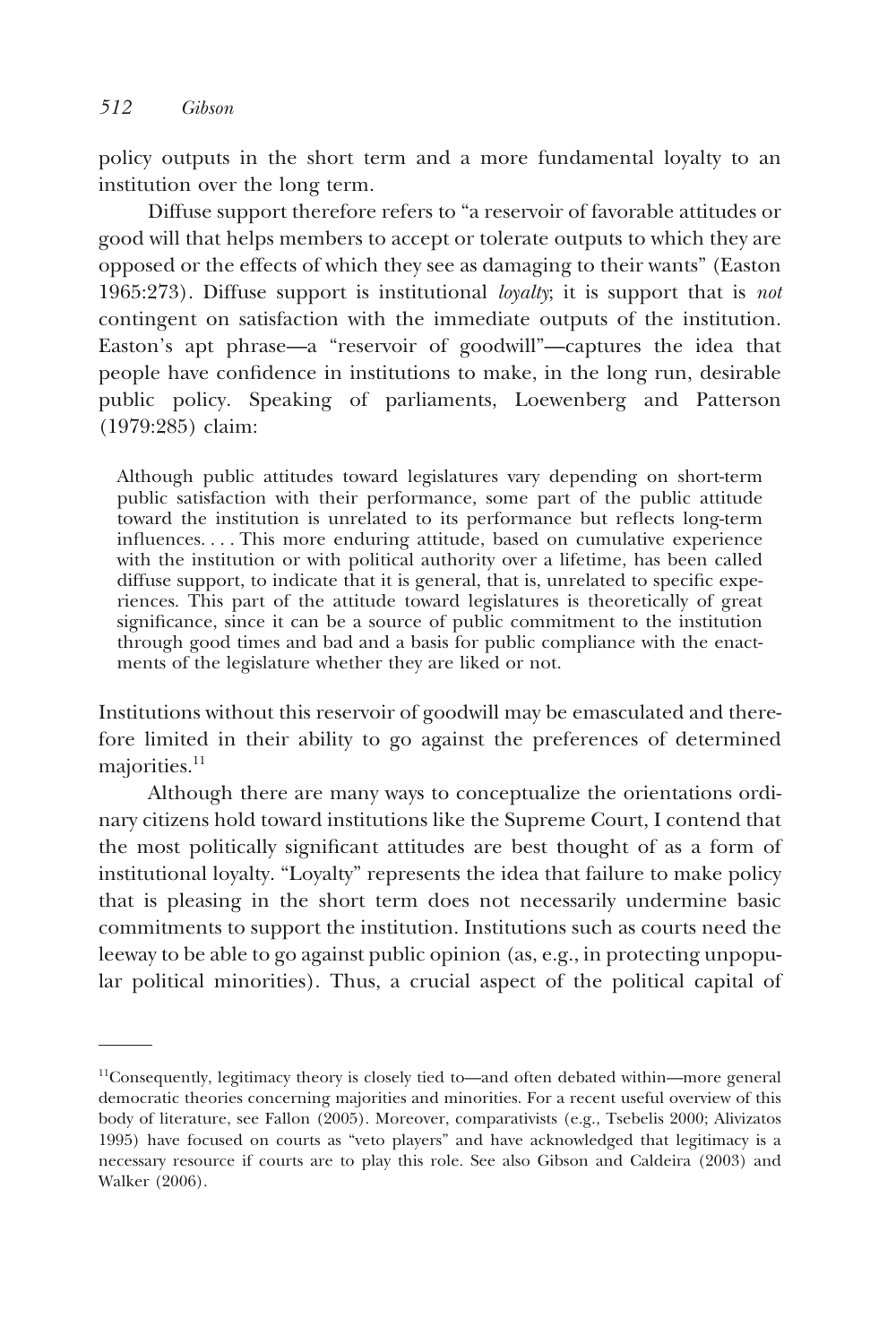institutions is the degree to which they enjoy the loyalty, not just the approval, of their constituents.12

#### *A. The Consequences of Institutional Legitimacy*

At this point in the theory, an important disagreement over definitions exists. Some scholars *equate* legitimacy with compliance; others treat legitimacy as one of many possible causes of compliance.<sup>13</sup> I take the latter tack, theorizing that the decision to obey or not obey a law is *conceptually* independent of whether an institution is judged to have the authority to make a decision. To do otherwise makes tautological the relationship between perceived legitimacy and compliance, and precludes consideration of determinants of compliance that are not grounded in legitimacy.<sup>14</sup>

Indeed, one of the most interesting unresolved questions in this literature has to do with the "legitimacy conferring" powers of courts. First clearly articulated by Dahl (1957), this theory asserts that a court ruling can induce people to accept the decision of other political institutions because the court has ratified and sanctified the decision. Since courts rarely challenge the ruling coalition in the United States (Dahl 1957), the American judiciary essentially places its imprimatur on policies, thereby encouraging citizens to accept outcomes with which they disagree (see Clawson et al. 2001). Mondak and others (e.g., Choper 1980) refer to this as the "political capital" of courts, and note that institutions must husband this capital and spend it

 $12$ Within the context of a formal model of relations between legislatures and constitutional courts, Vanberg (2001) places great emphasis on the degree of support enjoyed by constitutional courts. The logic goes as follows. Courts enjoying high support also enjoy a presumption that their decisions ought to be complied with by the legislature. To the extent that the legislature seeks to evade compliance with a court decision, a backlash will likely result. "The fear of such a backlash can be a powerful inducement for legislative majorities to respect judicial decisions as well as the institutional integrity of a court" (Vanberg 2001:347).

 $13$ For instance, Yoo (2001:225) uses the following definition: "We can think of institutional 'legitimacy' as the belief in the binding nature of an institution's decisions, even when one disagrees with them." By "binding," he means an obligation to obey. I contend that people obey laws for many reasons, not just due to legitimacy, and that the degree to which legitimacy and compliance are related must be treated as an empirical question (as it is, e.g., in Gibson et al. 2005).

<sup>&</sup>lt;sup>14</sup>For example, Tyler (1990:4) makes this distinction: "Normative commitment through personal morality means obeying a law because one feels the law is just; normative commitment through legitimacy means obeying a law because one feels that the authority enforcing the law has the right to dictate behavior."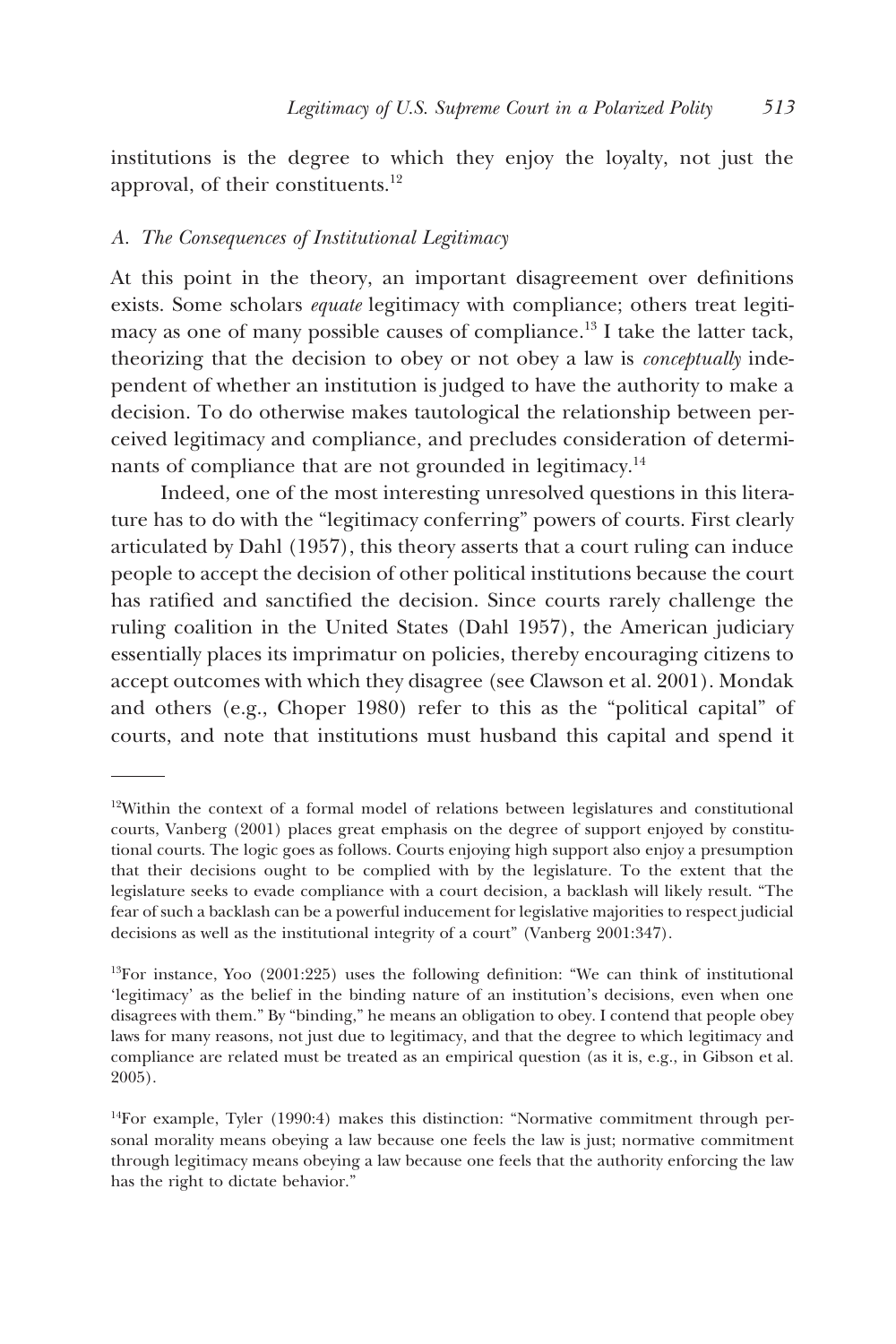### *514 Gibson*

wisely if they are to be effective. As Mondak (1992:461) notes: "sponsoring a policy is a type of gamble; the possibility of negative reaction endangers the institution's lifeblood, institutional legitimacy." Exactly this theory was cited when scholars asserted that the Court "wounded" itself by its decision in *Bush v. Gore*. <sup>15</sup> To the extent that courts are perceived as legitimate, citizens tend to acquiesce to unpopular judicial rulings, even ones with which they strongly disagree. Thus, to lose this legitimacy conferring capacity especially in the context of deep political divisions in American politics would deal a serious blow to the function of the Supreme Court in the American political system and to the ability of the Court to contain and manage political conflict.

### *B. Extant Research on the Legitimacy of the U.S. Supreme Court*

Much of what we know about recent public attitudes toward the U.S. Supreme Court comes from the nationally representative surveys conducted by Gibson and his colleagues in 1987, 1995, and 2001. Relying on the widely accepted conceptualization of diffuse support provided by Easton  $(1965, 1975)$ , <sup>16</sup> this research documents several important findings. First, the U.S. Supreme Court is in general regarded as a quite legitimate institution (e.g., Gibson et al.

<sup>&</sup>lt;sup>15</sup>It is easy to see the relevance of this theory to the 2000 U.S. presidential election. The Supreme Court decision in *Bush v. Gore*, even though badly divided, effectively ended the election dispute. The Court ruling eroded Gore's support, making it difficult if not impossible to continue his challenge to the election outcome. On its face, the election controversy seems to provide compelling evidence in support of legitimacy theory. For an empirical analysis of the effect of this decision on the Court's legitimacy, see Gibson et al. (2003a). See also Yates and Whitford (2002), Kritzer (2001, 2005), and Gillman (2001).

 $16A$  considerable body of research has evolved based on national surveys asking a question about confidence in the leaders of the U.S. Supreme Court. However, it is unclear to me what exactly this question is measuring. For instance, is "confidence" the same as predictability, or is it instead equivalent to confidence that the leaders will do what is right, and if the latter, right for the country, me, my group, or my ideological preferences? And who are the leaders of the U.S. Supreme Court? Does the question refer to the Chief Justice, the most senior member of the Court, or someone else? It seems easy to imagine the following sort of citizen: one who is liberal, is completely confident that the right-wing leadership of the Court will make right-wing decisions, of which the citizen strongly disapproves, but who nonetheless does not seek to emasculate the Court since either (1) liberals may one day again control the Court, and/or (2) whatever the Court may be doing at the moment, the institution plays a vital role in American politics and therefore must be respected, protected, and obeyed. I am certain there is at least one such citizen in the United States, and strongly suspect that there are more. Gibson et al. (2003b) provide more rigorous evidence that this survey item measuring confidence is not a very useful measure of institutional loyalty.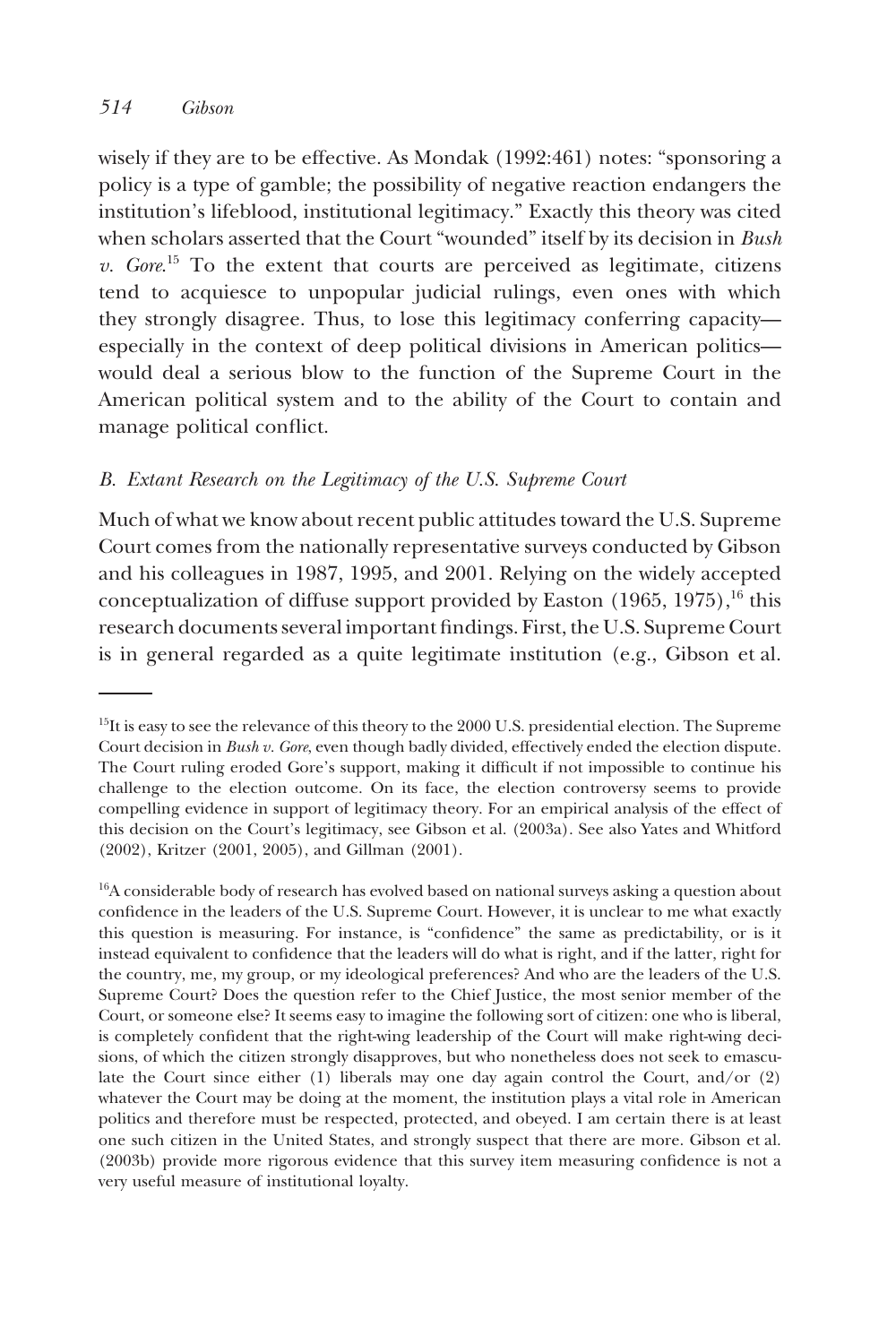1998). Second, the legitimacy of the Court has waxed and waned little over time, although the number of available surveys of institutional legitimacy is small. Even controversial decisions like that in *Bush v. Gore* seem not to have undermined the Court's legitimacy (Gibson et al. 2003a). Among some groups, however, legitimacy has in fact declined, as in the rather distinct (but not necessarily abrupt) "about-face" of African-American attitudes toward the Court (e.g., Gibson & Caldeira 1992). Finally, support for the Court has important implications for willingness to accept even disagreeable judicial decisions (Gibson et al. 2005). I should reiterate, however, that all these conclusions are drawn from a period in American history that predates the current era of strong partisan and ideological divisions.

Earlier research has also provided reasonable explanations of the variability in attitudes toward the Supreme Court, with extant research identifying four important sources of support: (1) ideology, partisanship, and policy agreement, (2) knowledge of the institution and its role in American politics, (3) support for democratic institutions and processes, and (4) race. I will briefly consider each.

Although clouded by causal ambiguity, a relationship between approval of performance and policy outputs (specific support) and institutional loyalty is typically found in research on public attitudes (e.g., Caldeira & Gibson 1992). The relationship varies over time (as different segments of the population are pleased or displeased with Court outputs), and the relationship often implicates partisanship and ideology since they help structure evaluations of Court decisions. To the extent, however, that these relationships are very strong, they undermine the validity of measures of diffuse support. Whether this is a causal relationship remains unclear (and, indeed, perhaps diffuse support creates specific support via processes of framing—see Gibson & Caldeira 2006; Baird & Gangl 2006).

Race may be a surrogate for policy disagreement with the Court. Several studies have documented that African Americans exhibit less support for the Supreme Court than whites (e.g., Gibson & Caldeira 1992). This research is also important because it reveals something about the processes by which legitimacy deteriorates. As a "reservoir of goodwill," legitimacy is not easily shaken in the short term by policy disagreements, but over the long haul, the repeated failure of an institution to meet policy expectations can weaken and even destroy that institution's legitimacy in the eyes of disaffected groups. This seems to be exactly what happened with African Americans: as the Court changed its policy orientation, so, too, did blacks' opinions of the Court change.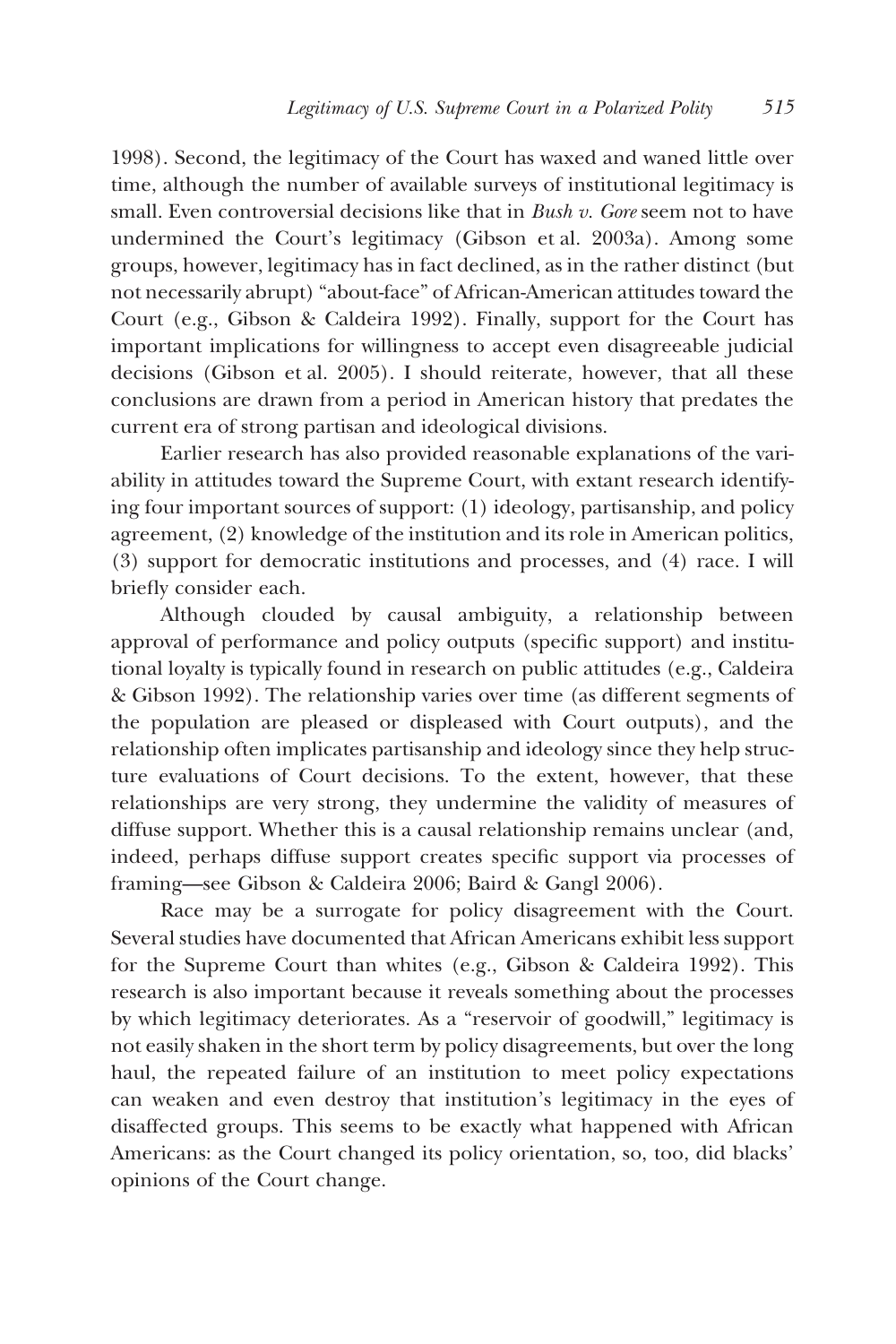#### *516 Gibson*

Although early socialization processes are thought by many to be influential in creating support for the judiciary, perhaps more important are the basic political values to which people subscribe. Those with commitments to individual freedom and other democratic values (perhaps grounded in individualism) are more likely to support minoritarian institutions like courts (Caldeira & Gibson 1992, 1995). This finding is important because it implies that support for the Supreme Court will change only slowly over time (since values themselves change only slowly). Perhaps the most important contribution of this body of work on the etiology of Court support is the evidence that the Supreme Court gets much of its legitimacy from its role in the American democratic process, and, apparently, Americans' understanding of that role.

Extant research has also consistently shown that those who know more about courts are more likely to support them (e.g., Gibson et al. 1998). Gibson and his colleagues have explicated this finding within the context of the theory of positivity bias. As Gibson et al. (2003a) explain it, positivity bias is a frame through which contemporary political conflicts are judged. In their theory, the process goes something like the following. People become attentive to courts in the context of policy controversies (e.g., *Bush v. Gore*; see Gibson et al. 2003a) or events like confirmation hearings (e.g., on the Alito confirmation; see Gibson & Caldeira 2006). In such circumstances, judicial symbols proliferate—in part because elites and groups realize the power of such symbols and attempt to manipulate them—so it is impossible for attentive citizens to avoid exposure to them. Exposure to legitimizing judicial symbols reinforces the process of distinguishing courts from other political institutions. The message of these powerful symbols is that "courts are different," and owing to these differences, courts are worthy of more respect, deference, and obedience—in short, legitimacy. This process of social learning explains why citizens who are more aware of and knowledgeable about courts tend to extend more legitimacy to the judiciary.17

Thus, a tension exists in the literature on support for the Supreme Court. On the one hand, support is to some degree related to approval or

 $17$ Hibbing and Theiss-Morse (1995) have shown that greater awareness of the Supreme Court leads to *more* support for it, whereas greater awareness of Congress is associated with *less* support for that institution. Kritzer and Voelker (1998) make a similar argument. Caldeira and Gibson (1992, 1995) have shown in several contexts that greater awareness of judicial institutions is related to a greater willingness to extend legitimacy to courts. Gibson et al. (1998) have confirmed this finding in research in roughly 20 countries. Something about being exposed to the institution increases support for it, and there is apparently something unique about exposure to judicial institutions.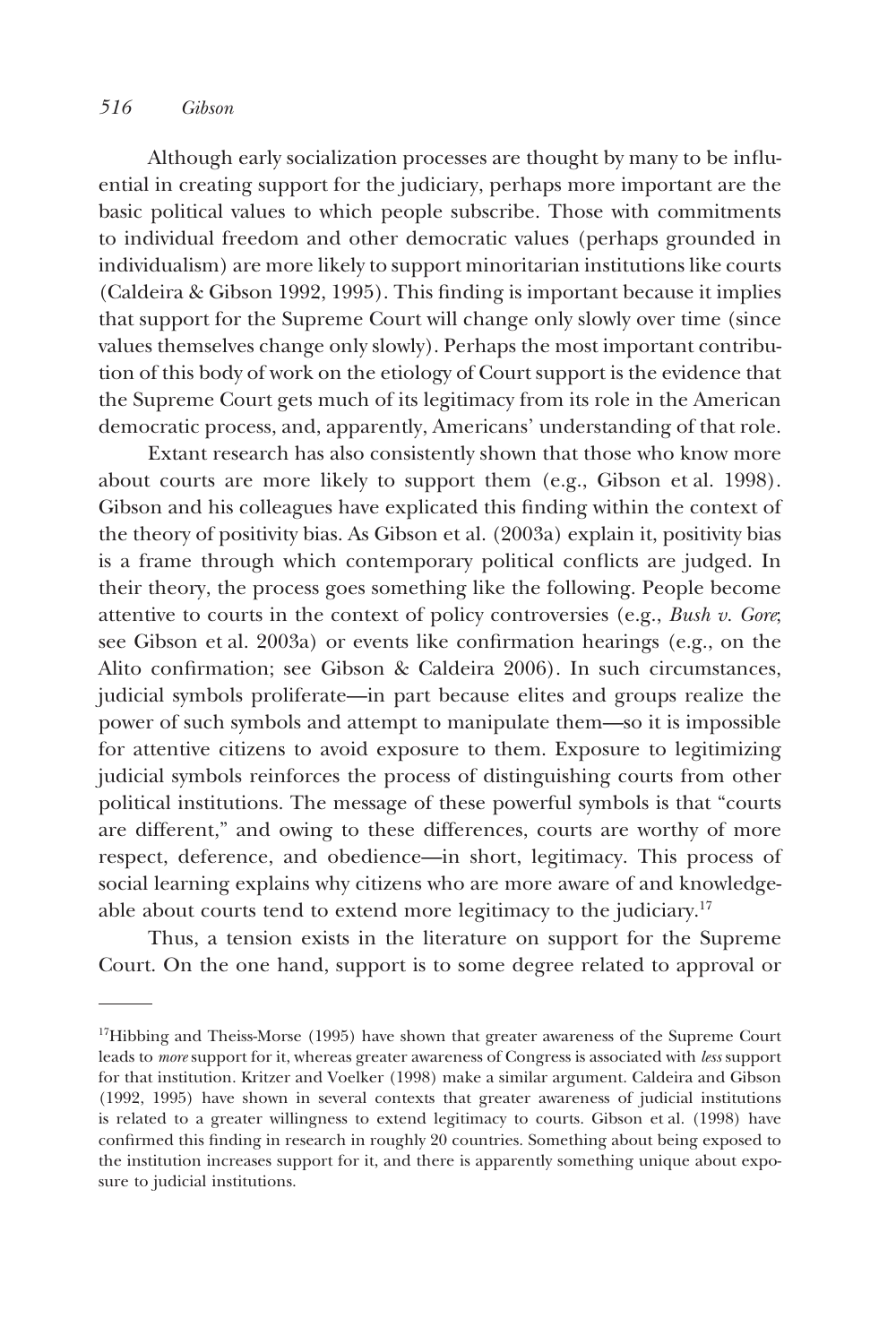disapproval of the performance of the institution. Why did support for the Supreme Court decline precipitously within the black community in the United States? The simple answer is that the Court reversed policy courses, with the result that the long-standing support African Americans extended to the Supreme Court withered. From this perspective, Court support can change fairly quickly over time; the deep disagreements existing in the United States today may have a strongly corrosive impact on institutional support.

Support may instead reflect processes of political socialization, the creation of political values, and the reinforcement of such values through highly potent judicial symbols. Loyalty to institutions like the Supreme Court is therefore a natural extension of broader support for democratic institutions and processes. If this latter process is dominant, then one would not expect much change in the short term, since values change slowly, and since legitimizing symbols are so widely available to reinforce support. Under this process, it is unlikely that the current divisions over public policy will spill over and affect the legitimacy of the Supreme Court. It is these alternative possibilities that this article investigates.

### III. RESEARCH DESIGN

This research is based on a nationally representative sample interviewed face to face during the summer of 2005. The fieldwork took place from mid-May until mid-July 2005. A total of 1,001 interviews was completed, with a response rate of 40.03 percent (AAPOR Response Rate #3). No respondent substitution was allowed; up to six callbacks were executed. The average length of interview was 83.8 minutes (with a standard deviation of 23.9 minutes). The data were subjected to some minor "poststratification," with the proviso that the weighted numbers of cases must correspond to the actual number of completed interviews. Interviews were offered in both English and Spanish (with the Spanish version of the questionnaire prepared through conventional translation/back-translation procedures). Samples such as this have a margin of error of approximately  $\pm 3.08$  percent.

# IV. Measuring Institutional Legitimacy

My thinking about operationalizing institutional loyalty follows a considerable body of research on theorizing about and measuring mass perceptions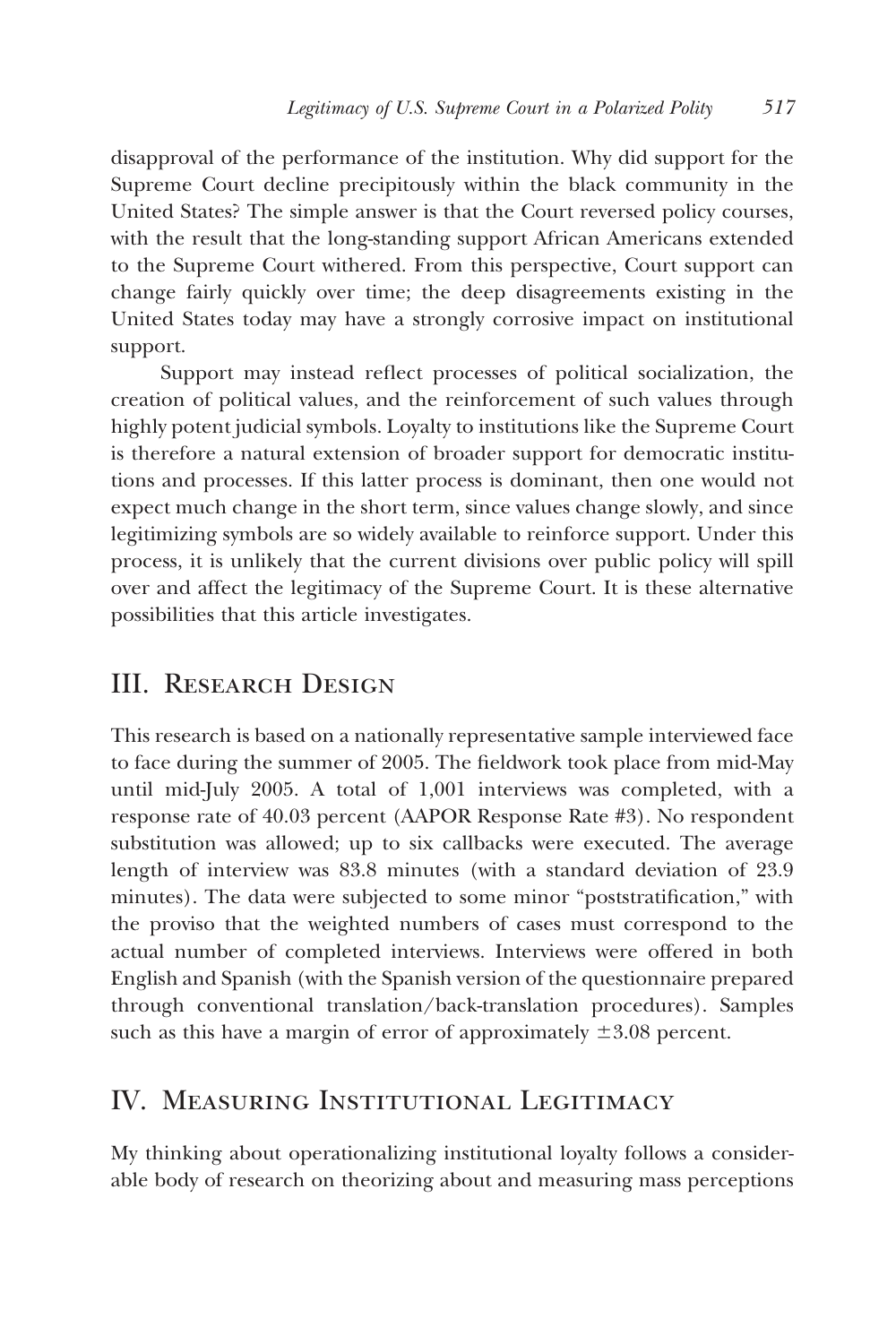of high courts (see Caldeira & Gibson 1992, 1995; Gibson et al. 1998; Gibson & Caldeira 1995, 1998, 2003).18 That research conceptualizes loyalty as opposition to making fundamental structural and functional changes in the institution (see Boynton & Loewenberg 1973), and is grounded in the history of attacks by politicians against courts in the United States (see Caldeira 1987) and elsewhere (e.g., manipulation of their jurisdiction; see Schwartz 2000). As Caldeira and Gibson describe it (1992:638), those who have no loyalty toward the U.S. Supreme Court are willing "to accept, make, or countenance major changes in the fundamental attributes of how the high bench functions or fits into the U.S. constitutional system" (see also Loewenberg 1971). Loyalty is also characterized by a generalized trust that the institution will perform acceptably in the future. To the extent that people support fundamental structural changes in an institution, and distrust it, they are extending little legitimacy to that institution.19 Conceptually, loyalty thus ranges from complete unwillingness to support the continued structure and function of the institution to staunch institutional fealty.

Consequently, my measure of the legitimacy of the Supreme Court is derived from that used by Gibson et al. (2003b). In the 2005 survey, four statements were put to the respondents, with the request that they indicate their degree of agreement or disagreement with the statement. Table 1 reports the 2005 findings, along with the findings from the 2001 national survey by Gibson et al. Since similar questions were asked in national surveys in the United States in 1987 and 1995, those results are reported as well. The table is structured so that the third data column (labeled "Supportive of the Institution") reports the percentage of respondents giving a favorable answer to the statement, irrespective of whether the answer is "agree" or "disagree." For instance, in 2005, 68.9 percent of Americans disagreed with the statement: "If the U.S. Supreme Court started making a lot of decisions that most people disagree with, it might be better to do away with the Supreme Court altogether." I deem a disagree response to represent loyalty toward the institution, and therefore the level of support for the Court is 68.9 percent.

<sup>18</sup>For a full explication of the conceptual and theoretical meaning of this concept, see the discussion in Caldeira and Gibson (1992:636–42). Here, I provide only an overview of the conceptualization since this is well-trodden territory.

<sup>&</sup>lt;sup>19</sup>For a useful analysis of legitimacy and FDR's attack on the Supreme Court, see Caldeira (1987).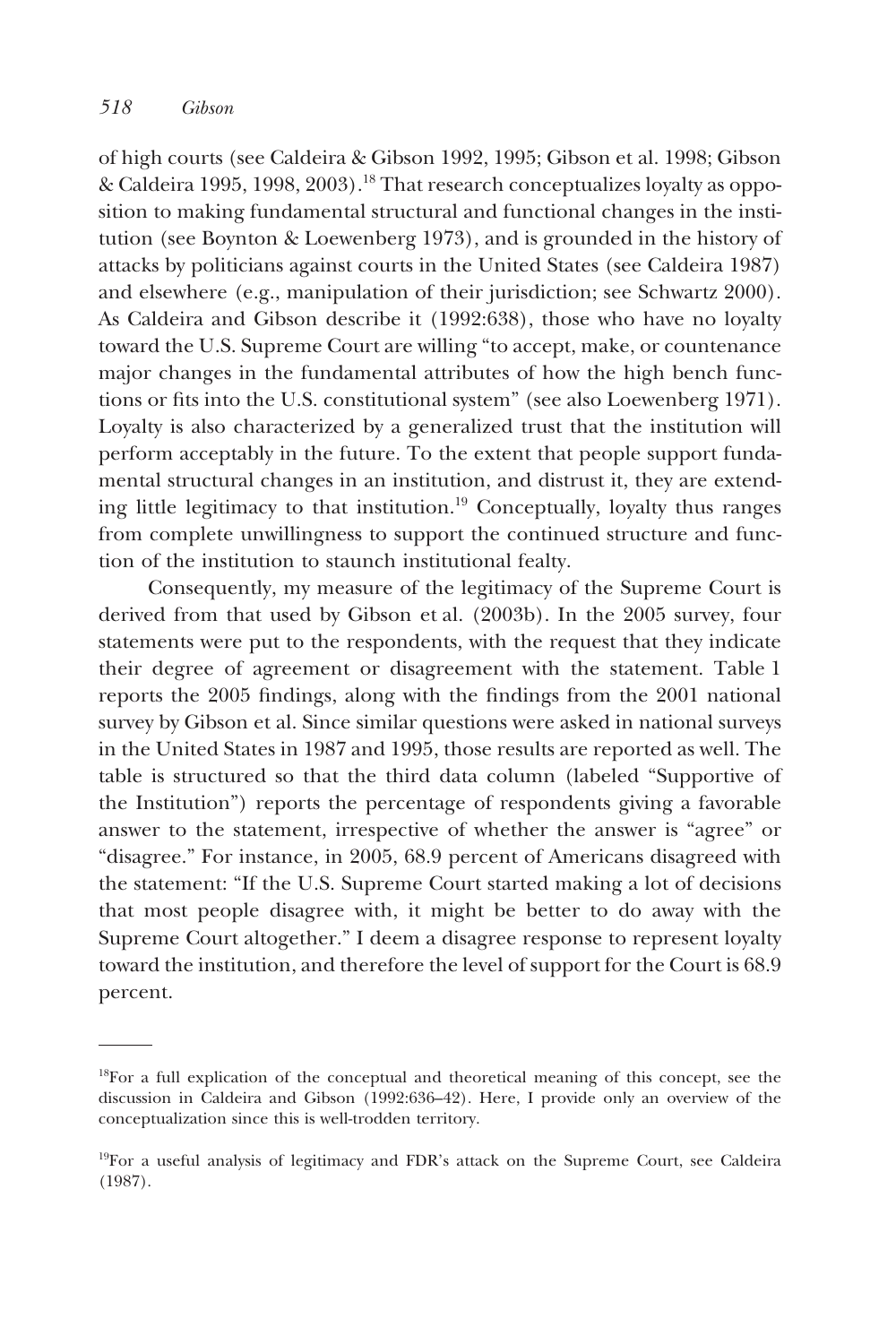|             |                        |                                     | Level of Diffuse Support for the Supreme Court |            |      |     |      |  |
|-------------|------------------------|-------------------------------------|------------------------------------------------|------------|------|-----|------|--|
|             |                        | Percentage                          |                                                |            |      |     |      |  |
| <i>Item</i> | Year                   | Not Supportive                      | Undecided                                      | Supportive | Mean | SD  | N    |  |
|             | Do away with the Court |                                     |                                                |            |      |     |      |  |
|             | 1987                   | 9.4                                 | 12.9                                           | 77.7       | 3.9  | 0.9 | 1218 |  |
|             | 1995                   | 16.8                                | 7.2                                            | 76.0       | 3.8  | 1.0 | 803  |  |
|             | 2001                   | 12.9                                | 4.4                                            | 82.7       | 4.2  | 1.2 | 1418 |  |
|             | 2005                   | 18.2                                | 12.9                                           | 68.9       | 3.7  | 1.0 | 995  |  |
|             |                        | Limit the Court's jurisdiction      |                                                |            |      |     |      |  |
|             | 1987                   | 28.4                                | 24.4                                           | 47.2       | 3.3  | 1.0 | 1216 |  |
|             | 1995                   | 35.5                                | 11.7                                           | 52.8       | 3.2  | 1.1 | 803  |  |
|             | 2001                   | 28.3                                | 11.0                                           | 60.7       | 3.6  | 1.3 | 1418 |  |
|             | 2005                   | 32.4                                | 16.2                                           | 51.4       | 3.2  | 1.1 | 996  |  |
|             | Court can be trusted   |                                     |                                                |            |      |     |      |  |
|             | 1987                   | not asked                           |                                                |            |      |     |      |  |
|             | 1995                   | 25.1                                | 9.6                                            | 65.3       | 3.4  | 1.0 | 804  |  |
|             | 2001                   | 17.0                                | 5.1                                            | 77.8       | 3.9  | 1.2 | 1418 |  |
|             | 2005                   | 18.7                                | 15.8                                           | 65.5       | 3.5  | 0.9 | 996  |  |
|             |                        | Court gets too mixed up in politics |                                                |            |      |     |      |  |
|             | 1987                   | not asked                           |                                                |            |      |     |      |  |
|             | 1995                   | not asked                           |                                                |            |      |     |      |  |
|             | 2001                   | 40.8                                | 15.9                                           | 43.3       | 3.1  | 1.4 | 1418 |  |
|             | 2005                   | 44.4                                | 18.4                                           | 37.2       | 2.9  | 1.1 | 997  |  |
|             |                        |                                     |                                                |            |      |     |      |  |

#### Table 1: Loyalty Toward the U.S. Supreme Court, 1987–2005

NOTE: The percentages are calculated on the basis of collapsing the five-point Likert response set (e.g., "agree strongly" and "agree" responses are combined). The mean and standard deviations are calculated on the uncollapsed distributions. Higher mean scores indicate more institutional loyalty.

The propositions are:

*Do away with the Court:*

**1987**: If the Supreme Court continually makes decisions that the people disagree with, it might be better to do away with the Court altogether.

**1995/2001/2005**: If the US Supreme Court started making a lot of decisions that most people disagree with, it might be better to do away with the Supreme Court altogether.

*Limit the Court's jurisdiction:*

**1987**: The right of the Supreme Court to decide certain types of controversial issues should be limited by the Congress.

**1995/2001/2005**: The right of the Supreme Court to decide certain types of controversial issues should be reduced.

*Court can be trusted:*.

**1995/2001/2005**: The Supreme Court can usually be trusted to make decisions that are right for the country as a whole.

*Court gets too mixed up in politics:*

**2001/2005**: The U.S. Supreme Court gets too mixed up in politics.

Source: 1995: Gibson et al. (1998:350–51, Table 4).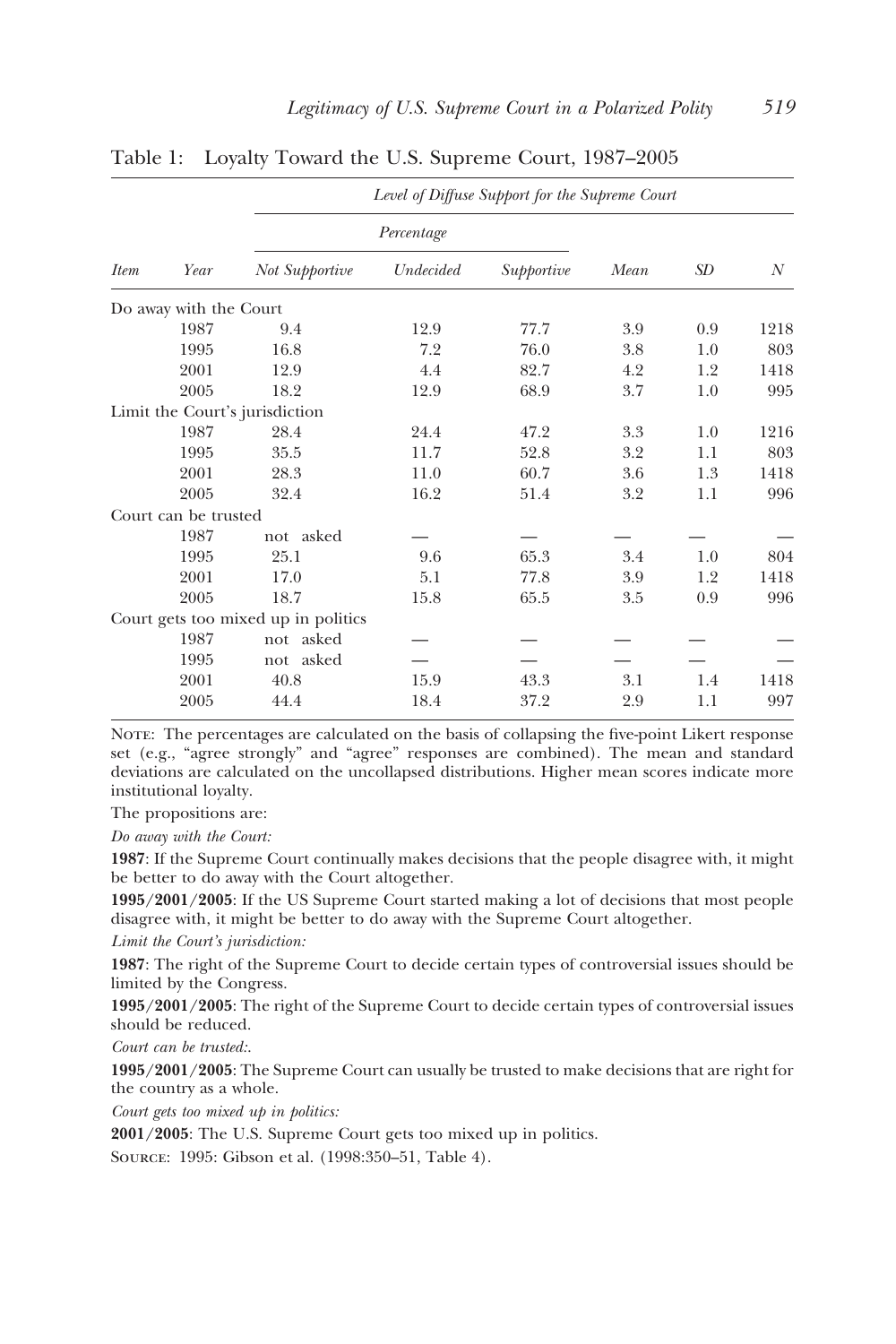#### *520 Gibson*

The first conclusion to be drawn from Table 1 is that, in 2005, the Supreme Court seemed to have a fairly broad base of support within the American mass public. At one extreme, only a very small proportion (18.2 percent) favor doing away with the Court, even if a plurality (44.4 percent) believes that the Court gets too mixed up in politics. A substantial majority (65.5 percent) believes the Court can generally be trusted, and a slim majority does not want the jurisdiction of the institution altered. Counting across all four statements, the average number of supportive replies is 2.2, with only 12.8 percent of the respondents expressing no support at all for the Court, and 20.3 percent issuing supportive replies to all four statements.

The data in Table 1 also allow some conclusions about change in attitudes toward the Supreme Court. Interestingly enough, the apogee of support for the Court was reached right in the midst of the struggle over the 2000 presidential election and the Court's highly controversial decision in *Bush v. Gore*. Consider the results on the "Court can be trusted" statement. In 1995, 65.3 percent of the respondents agreed. This figure rose significantly in 2001 to nearly 78 percent, before declining in 2005 to almost exactly the same level as was observed a decade earlier. Roughly similar patterns characterize the jurisdiction item and even the measure of institutional commitment. From these data, it seems obvious that the effect of the presidential dispute in 2000 was to *elevate* the perceived legitimacy of the Court (see Gibson et al. 2003a), even if only temporarily.

More important, we see in these data *no evidence that the current political climate has tainted the legitimacy of the Supreme Court*. Support for the Court has declined in the last few years, but its decline seems to be a retreat from the unusually high levels of loyalty it enjoyed around the time of the 2000 presidential election dispute, and a return to a level predating that dispute. Although at this point in my analysis the data are not dispositive—partisan and ideological divisions may explain the decline since 2001—the most reasonable tentative conclusion is that 2001 was somewhat unusual, not 2005. One other basis of comparison is available. Based on the data reported by Gibson et al. (1998), supplemented with research conducted since then in Canada (Fletcher & Howe 2000) and South Africa (Gibson forthcoming), it is possible to compare the legitimacy of the U.S. Supreme Court with that of other high courts throughout the world. Figure 1 reports data on the summary indicator of support for the high courts in about 20 countries. The item used refers to "doing away with" the court if it continually makes decisions with which many people disagree. This summary measure of institutional loyalty provides a useful basis for cross-national comparison.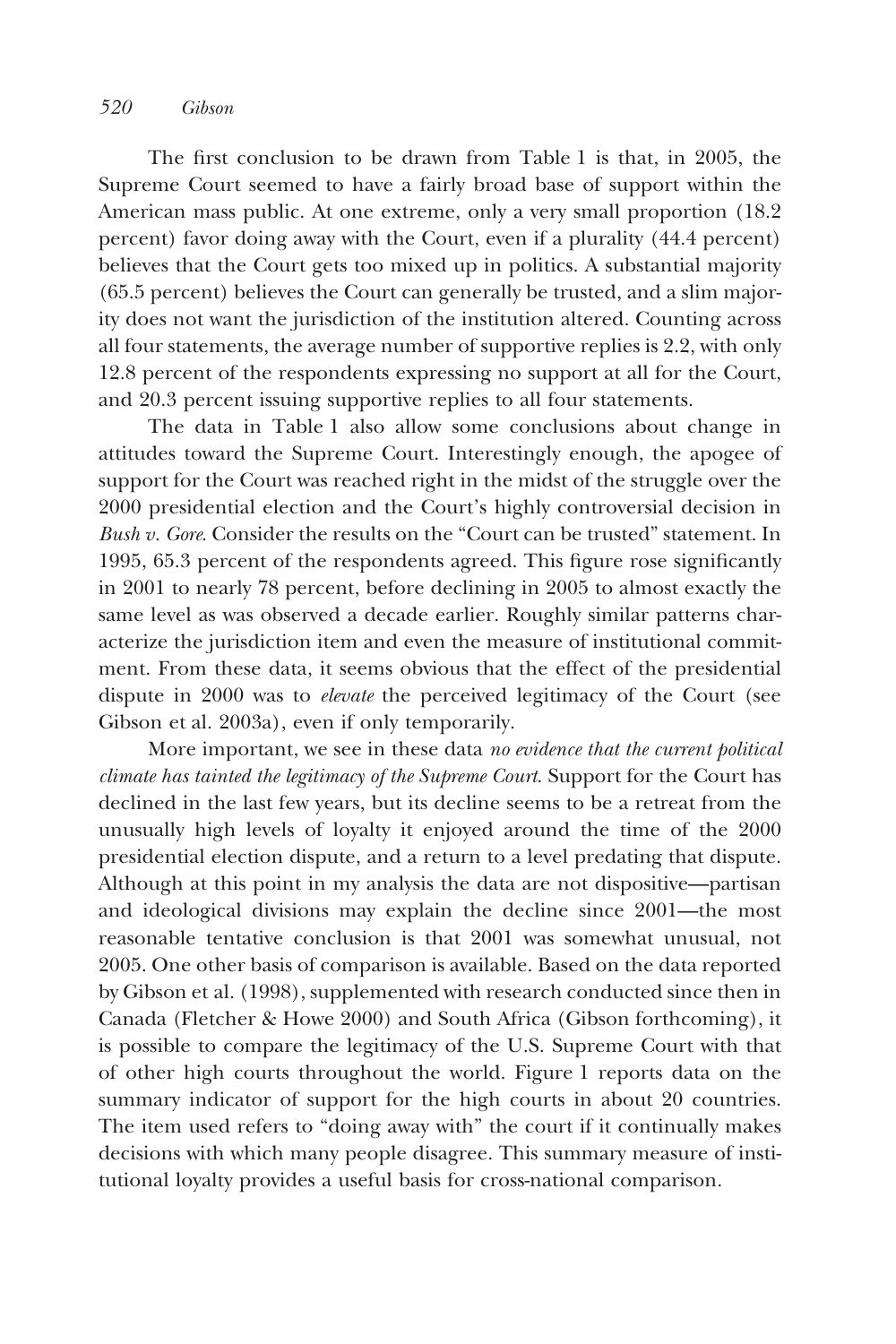

the country caption. The Canadian data are taken from Fletcher and Howe (2000); the South African data are from Gibson (forthcoming). the country caption. The Canadian data are taken from Fletcher and Howe (2000); the South African data are from Gibson (forthcoming).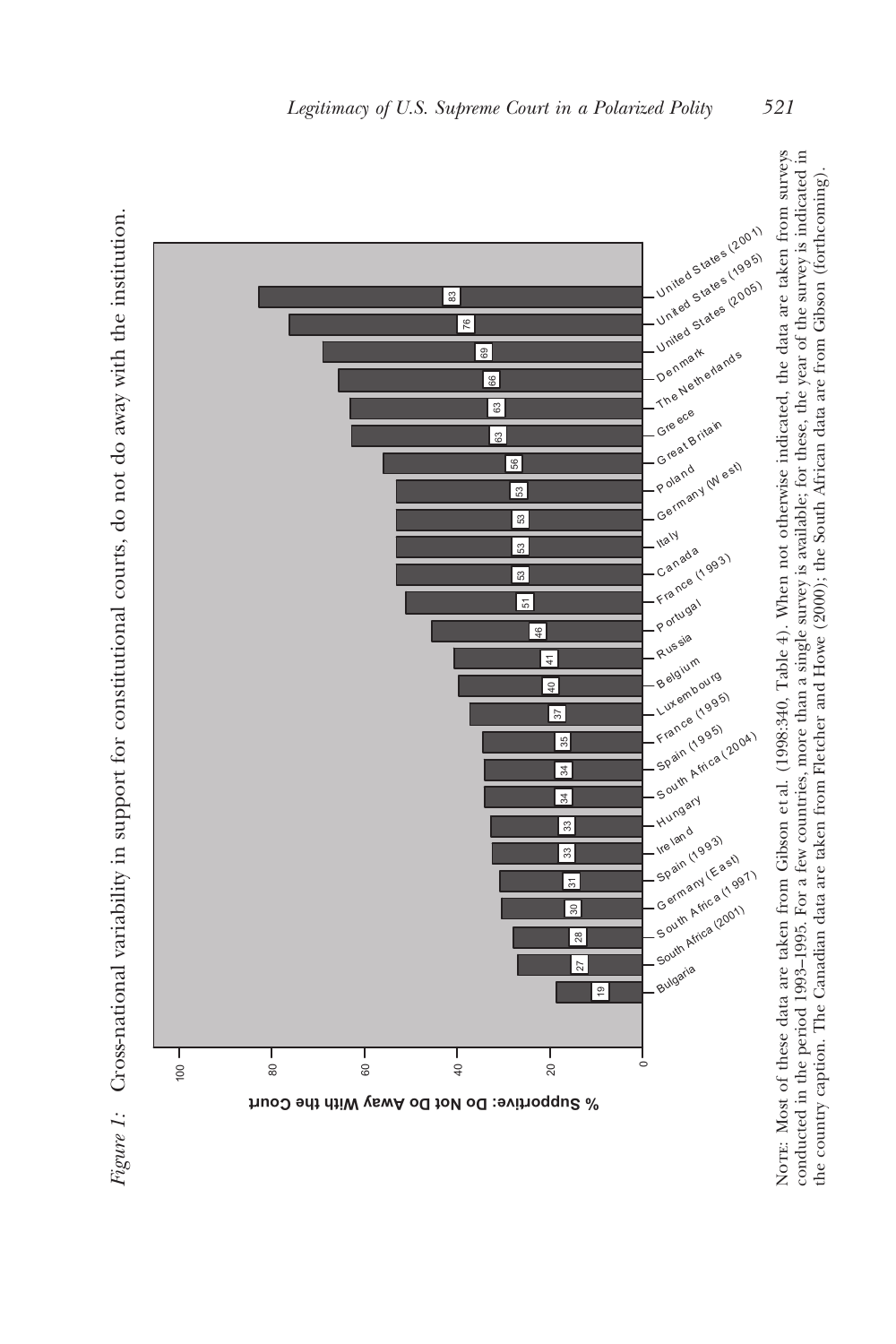#### *522 Gibson*

These data support several conclusions (including the conclusion that enormous variability exists in the legitimacy of these constitutional courts). Most important, in comparison to other national high courts, the U.S. Supreme Court enjoys an extraordinarily wide and deep "reservoir of goodwill"—only a handful of institutions has support percentages approaching those of the American court. Thus, in comparison to the past and to other national high courts, the Supreme Court today enjoys widespread institutional legitimacy.

To assess more rigorously the hypotheses concerning the etiology of Court support, I require a summary index of loyalty toward the institution. My analysis reveals that these 2005 measures of legitimacy are reasonably reliable, with a Cronbach's alpha of 0.64. The average interitem correlation is 0.31, which is moderately strong given categorical data that only approximate an interval-level scale, and given some degree of degenerate variance in some of the items. In terms of validity, the item set is clearly unidimensional, with common factor analysis extracting a single dominant factor (eigenvalue<sub>1</sub> = 1.94; the eigenvalue of the second extracted factor is 0.85). The two most valid indicators of institutional loyalty are the statement about the Court's jurisdiction (factor loading  $= 0.78$ ), and the statement about doing away with the Court (loading  $= 0.63$ ). The assertion that the Court gets too mixed up in politics has an acceptable loading (0.48), although the general statement about trusting the Court has a relatively low correlation with the latent factor  $(0.35)$ .<sup>20</sup> The factor score (from the first unrotated factor) and a simple summated index of the responses to the four items are correlated at 0.96. For purposes of analyzing interindividual variability in support for the Court, I therefore use the summated index as the indicator of institutional loyalty.

#### *A. Summary*

The data produced to this point strongly suggest that the legitimacy of the Supreme Court has not been undermined within this most recent period of strong partisanship and deep ideological divisions. Indeed, the Court

 $20$ Cronbach's alpha does not improve with the deletion of this item from the set of measures, and the correlation between the four-item and three-item indices is 0.95. Consequently, I use the four-item index in the remainder of this analysis.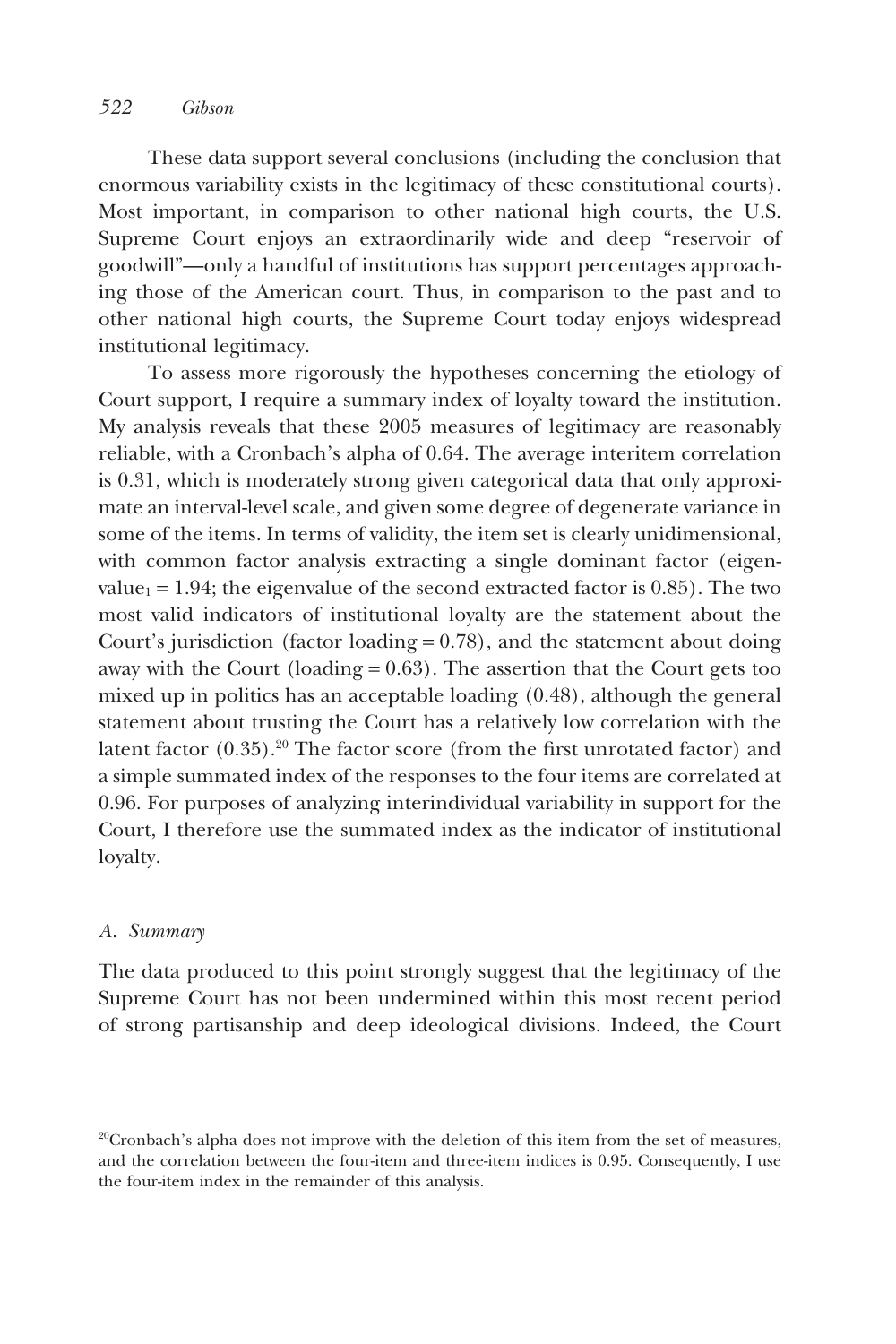seems as widely trusted today as it was a decade ago. Large majorities of the American people express loyalty toward the institution. However much Americans may dislike those of opposing ideologies and partisan attachments, they seem to be reasonably united in their commitment to the Supreme Court.

# V. Accounting for Individual-Level Variability in Institutional Loyalty

However, data on the univariate frequency distributions of these items are obviously not definitive on the issue of whether loyalty toward the Court is grounded in ideology and partisanship. To answer that question more rigorously requires that the origins of institutional support be more thoroughly investigated.

#### *A. Partisanship and Ideology*

The first hypothesis requiring consideration is relatively simple and straightforward. I hypothesize that citizens in ideological and/or partisan disagreement with Supreme Court will express less support for the institution. I therefore hypothesize that Democrats support the Court less than Republicans, just as liberals are expected to extend less legitimacy to the institution than are conservatives.

The data reveal that attitudes toward the Supreme Court are *not* strongly influenced by the ideological predispositions of the respondents. For instance, the correlation between loyalty and the respondent's selfidentification on a liberalism-conservatism scale does not even achieve statistical significance (with nearly 1,000 cases). A slightly stronger relationship exists between simple affect toward conservatives and institutional loyalty  $(r=0.10)$ , but there is also a similar relationship between feeling *positively* toward liberals and loyalty toward the Court  $(r=0.09)$ . The relationship between relative affect toward liberals and conservatives and loyalty is absolutely trivial. Finally, there is only the slightest tendency for individual ideological polarization (here defined as the square of the difference between affect toward liberals and affect toward conservatives) and support for the Court, with those adopting more polarized views expressing *more* support for the Court. Thus, the most appropriate conclusion from this portion of the analysis is that *loyalty toward the Supreme Court has very little to do with the ideological orientations of citizens*.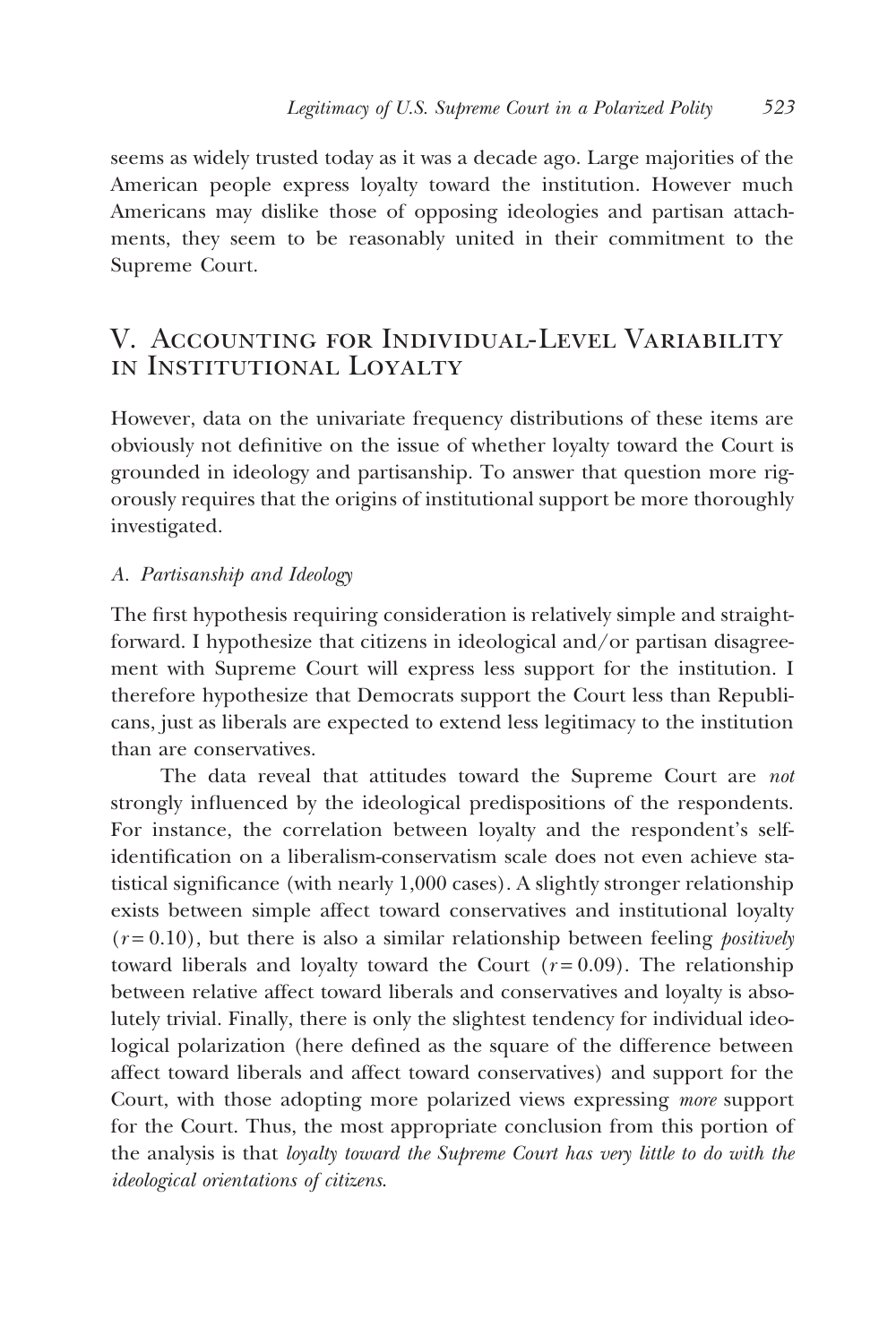#### *524 Gibson*

The relationship between attitudes toward the Court and party identification is similarly tepid. There is little tendency for Republicans or Democrats to express more support for the Court, although there is some tendency for those adopting a strong party attachment (Republican *or* Democratic) to be *more* supportive. If we take the conventional tack of collapsing strong partisans, weak partisans, and those claiming to lean toward a party, we find that 49.2 percent of the Republicans express relatively high support for the Court (support the Court on at least three of the four propositions), while 42.6 percent of the Democrats are similarly opinionated. Those without a party attachment (independents) are slightly less likely to support the Court (39.8 percent), in part because this category (as usual) includes the most poorly informed citizens. As I have noted, Republicans are slightly more supportive of the Court than Democrats, but the differences are so small that one would be hard pressed to term these differences "partisan polarization."

By way of comparison, we can consider the relationship between ideology and partisanship and policy preferences on a variety of legally relevant issues. I focus on four areas of public policy: (1) the right of a woman to chose whether to have an abortion, (2) affirmative action, (3) the rights of gay people, and (4) invasions of citizen privacy by the government. According to Gibson and Caldeira (2006), these four issues represent the most important policy concern for roughly 75 percent of the American people. Table 2 reports the bivariate relations between ideology and partisanship and each issue variable, as well as the amount of variance jointly explained by these factors. For comparison, I also include in that table comparable analysis of institutional loyalty.

With one exception, all the policy preferences represented by these variables are moderately to strongly predicted by the respondent's partisan and ideological identification. Liberals and Democrats tend to favor extending the right to chose whether to have an abortion to women, affirmative action, and gay rights. In general, the relationships are stronger with ideology than they are with partisanship. Consider abortion attitudes: the percentages of respondents who would grant considerable rights of choice to women when it comes to abortions range from 35.0 percent to 71.7 percent across the seven categories of party identification, and for the 11 categories of ideological selfidentification, abortion permissiveness ranges from 37.0 percent to 81.8 percent. These are obviously reasonably strong relationships. The single exception has to do with the civil liberties measure, on which liberals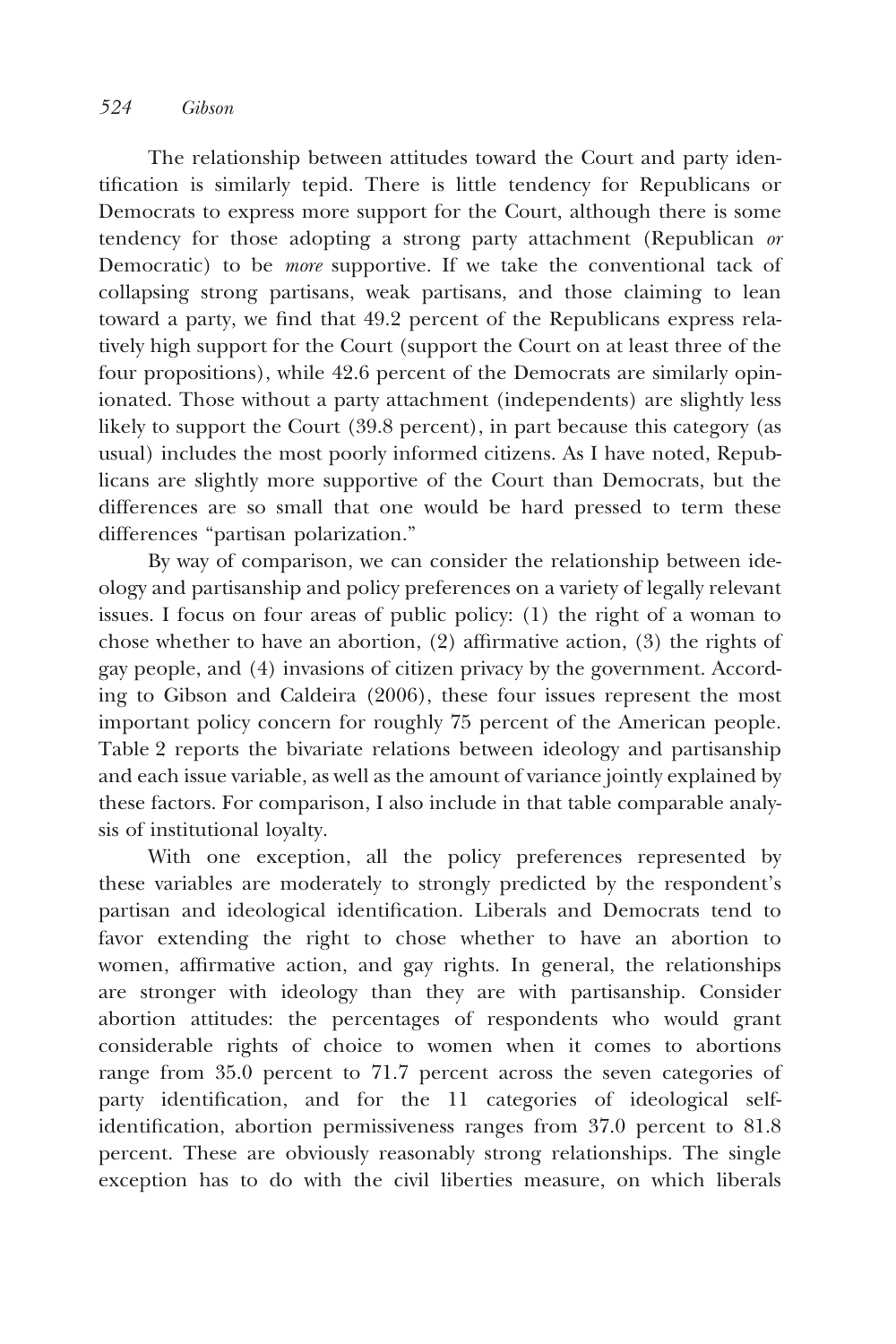|                       | <i>Bivariate Correlation</i> |                 | R         |
|-----------------------|------------------------------|-----------------|-----------|
| Policy                | Partisanship                 | <i>Ideology</i> |           |
| Abortion              | $0.20***$                    | $0.29***$       | $0.30***$ |
| Affirmative Action 1  | $0.16***$                    | $0.24***$       | $0.95***$ |
| Affirmative Action 2  | $0.16***$                    | $0.99***$       | $0.99***$ |
| Gay Freedom           | $0.15***$                    | $0.33***$       | $0.33***$ |
| Gay Marriage          | $0.22***$                    | $0.38***$       | $0.39***$ |
| Civil Liberties       | $0.09**$                     | $0.06*$         | $0.10**$  |
| Supreme Court Loyalty | $-0.05*$                     | 0.03            | 0.08      |

Table 2: Partisan and Ideological Divisions on Public Policy Issues

\*\*\**p* < 0.001; \*\**p* < 0.01; \**p* < 0.05.

NOTE: All policy variables are scored such that high values indicate liberal responses. For Supreme Court loyalty, high scores indicate greater loyalty.

*Measures of policy preferences:*

Abortion: Which one of the opinions on this page best agrees with your view on the abortion issue? You can just tell me the number of the opinion you choose.

1. By law, abortion should never be permitted.

2. The law should permit abortion only in case of rape, incest, or when the woman's life is in danger.

3. The law should permit abortion for reasons other than rape, incest, or danger to the woman's life, but only after the need for the abortion has been clearly established.

4. By law, a woman should always be able to obtain an abortion as a matter of personal choice. Equal opportunity for blacks and whites is very important but it's not really the government's job to guarantee it. (Likert response set)

Irish, Italian, Jewish and many other minorities overcame prejudice and worked their way up. Blacks should do the same without any special favors. (Likert response set)

Gay men and lesbians should be free to live their own lives as they wish. (Likert response set) There has been much talk recently about whether gays and lesbians should have the legal right to marry someone of the same sex. Which of the following comes closest to your position on this issue? Do you support full marriage rights for gay and lesbian couples; do you support gay civil unions or partnerships, but not gay marriage; or, do you oppose any legal recognition for gay and lesbian couples?

- 1. Full Marriage Rights
- 2. Civil Unions/Partnerships but not full marriage rights
- 3. No Legal Recognition

In order to curb terrorism in this country, it will be necessary to give up some civil liberties OR We should preserve our freedoms above all, because otherwise the terrorists will win.

- 1. First
- 2. More first than second
- 3. Can't say
- 4. More second than first
- 5. Second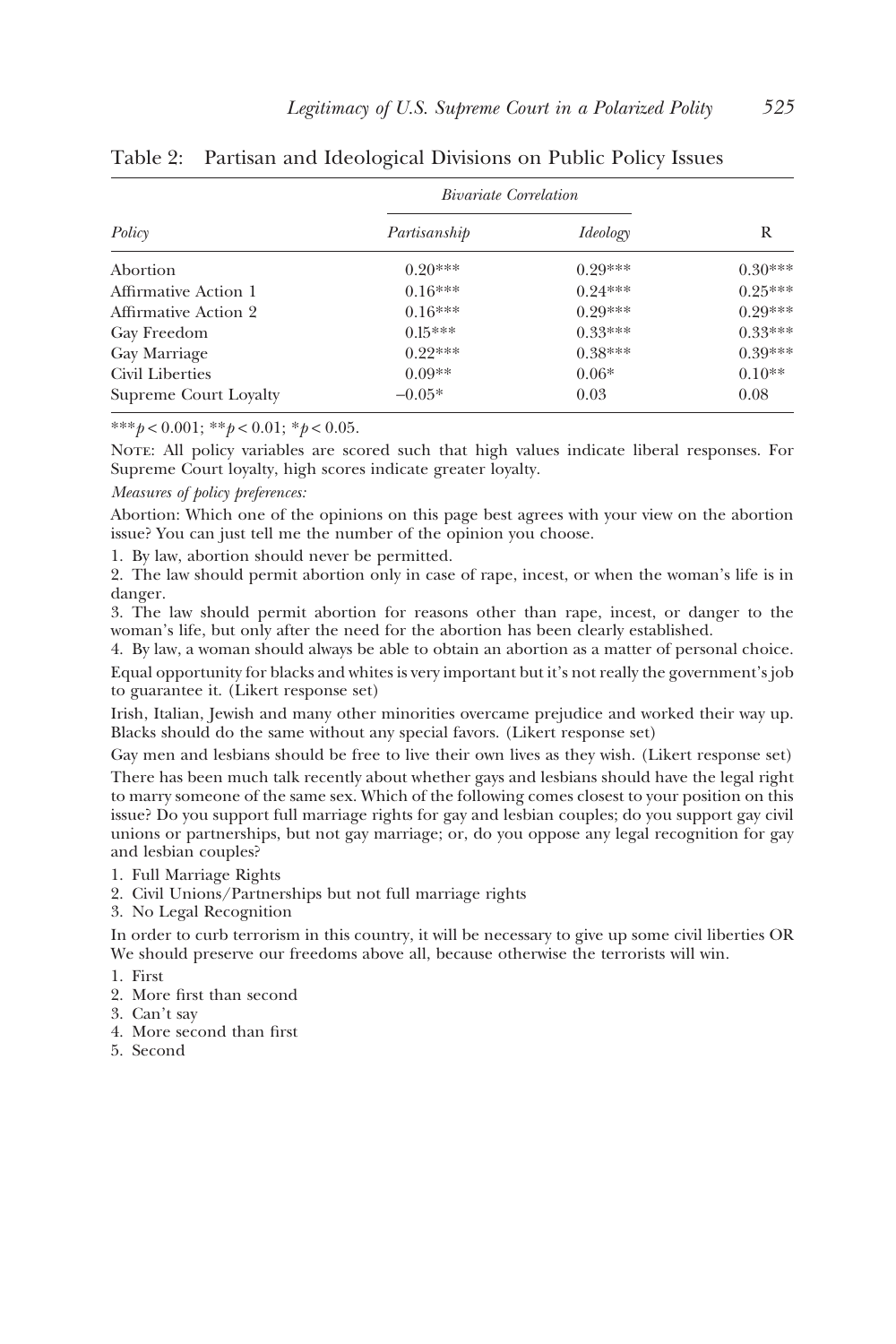and Democrats tend to favor individual liberty over security, but only slightly so. $21$ 

The most important contrast in this table is, of course, with the failure of ideological and partisan identification to predict loyalty toward the Supreme Court. Americans may be divided, even sharply so, on many of the policy issues on which the Supreme Court chimes in, but on the institution itself, similar divisions are not manifest. Indeed, when institutional loyalty is regressed on the measures of ideological and partisan self-identification, the resultant variance explained is a mere 0.6 percent.

These data do not indicate that support for the Court suffers from partisan polarization, as so many other aspects of American politics seem to. This is not to say that partisanship and ideology do not shape reactions to individual court decisions or to the issues that underlay them.<sup>22</sup> But attitudes toward the institution itself are not at all determined by partisanship or ideology. We must look elsewhere for an explanation of the variability in institutional support.

### *B. Knowledge of the Court and Support for It*

In general, an important subtext of the findings to this point is that lack of support for the Court is concentrated among people with so little political information that they have difficulty placing themselves on a scale of ideology or partisanship. It is therefore worth considering more completely the relationship between information levels and attitudes toward the Supreme Court.

To what degree does loyalty toward the Supreme Court reflect knowledge of the institution? Fortunately, this important question can be answered since a three-item set of knowledge items was included on the survey. The respondents were asked:

 $21$ This lack of relationship may be due to the fact that only one-third of the respondents were willing to give up some of their civil liberties in order to fight against terrorism.

 $22$ Caldeira and Gibson (1992) found that individual policy agreement and disagreement exerted little independent influence on support for the Supreme Court. The same is true in the 2005 data, at least insofar as these four areas of policy attitudes are concerned. Regressing institutional loyalty on the policy measures shown in Table 2 results in an  $R<sup>2</sup>$  of 0.013, with none of the indicators being significantly related to Court loyalty. For example, the bivariate correlation between attitudes on how much abortion policy should restrict the choices of women and attitudes toward the Court is a trivial 0.03.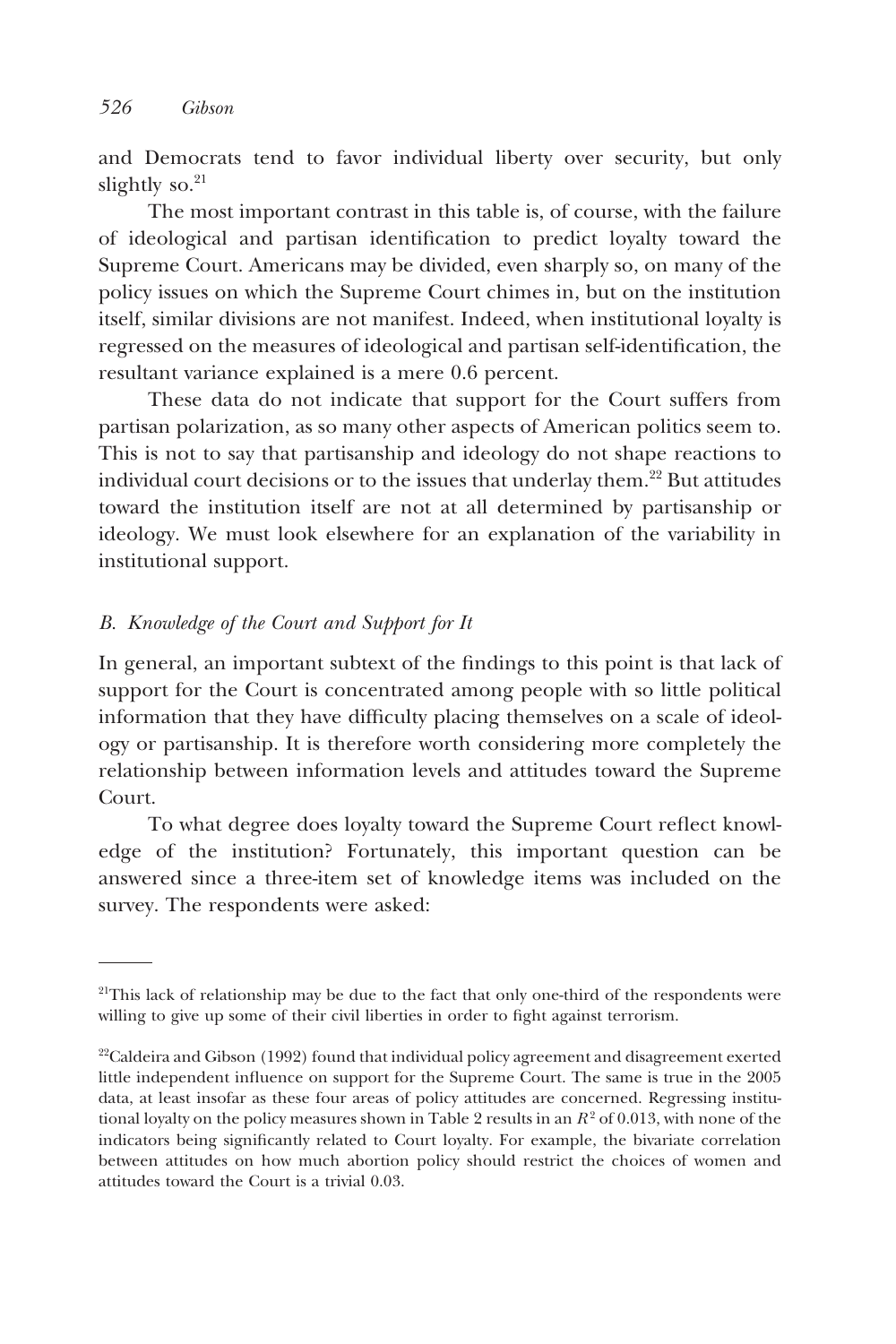*Figure 2:* The relationship between political knowledge and institutional support.



- Some judges in the U.S. are elected; others are appointed to the bench. Do you happen to know if the justices of the U.S. Supreme Court are elected or appointed to the bench? (65.4 percent correct)
- Some judges in the U.S. serve for a set number of years; others serve a life term. Do you happen to know whether the justices of the U.S. Supreme Court serve for a set number of years or whether they serve a life term? (60.5 percent correct)
- Do you happen to know who has the last say when there is a conflict over the meaning of the Constitution—the U.S. Supreme Court, the U.S. Congress, or the President? (57.2 percent correct)

The hypothesis is that those who are more knowledgeable about the Court will be more supportive of it.<sup>23</sup>

Figure 2 reports the mean level of support for the Supreme Court (here indicated, to simplify interpretation, by the number of supportive

 $23$ This set of indicators is quite reliable, with a Cronbach's alpha of 0.75.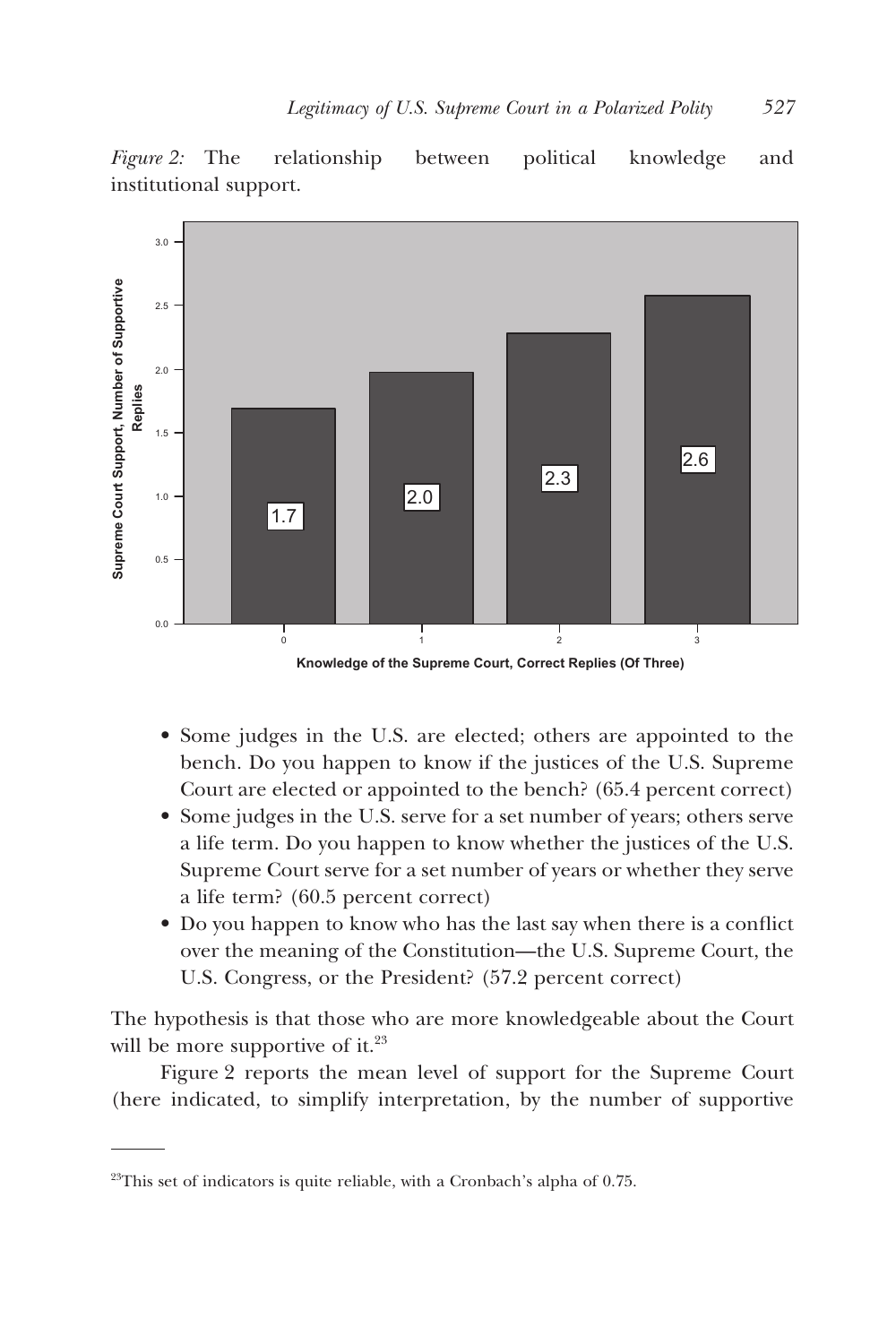replies out of four questions) by levels of knowledge about the institution.<sup>24</sup> The data clearly demonstrate that as knowledge of the Supreme Court increases, so, too, does loyalty toward the institution. The relationship is at least moderate  $(r = 0.27)$ . To know more about the Court is indeed to be more favorably predisposed toward the institution.

This finding confirms a considerable body of earlier research on the legitimacy of courts throughout the world (e.g., Gibson et al. 1998). We presume that the relationship is based on the following causal chain: attentiveness to the institution is associated with knowledge of its structure and function, but also with exposure to the legitimizing symbols of the judiciary. Consequently, as citizens are learning about the institution, they are also learning about its special, nonpolitical methods of policy making. In short, they are learning to accept the legitimacy of the institution.25

### *C. Democratic Values and Court Support*

Caldeira and Gibson found in earlier research (1992) that support for the Supreme Court is fairly strongly grounded in more general commitments to democratic institutions and processes. Those committed to democracy tend

 $24$ The level of knowledge we discovered in this survey is quite high. For a complete analysis of knowledge of the Court and other political institutions, see Gibson and Caldeira (2007). Note that the level of knowledge we find here is similar to that found by Gibson et al. in their 2001 survey. For a review of the literature on knowledge of the judiciary, see Caldeira and McGuire (2005).

 $25I$  have considered the possibility of an interaction between ideology and levels of information about the Court, under the hypothesis that support for the Court is more closely connected to ideology among the most informed Americans. In fact, there is some slight evidence of such an effect, with the addition of the ideology interaction producing a statistically significant increase in the explained variance in Court support. (No meaningful interaction exists between partisan identification and knowledge of the Court.) The standardized regression coefficients indicating the connection between ideology and support are:  $-0.09, -0.02, -0.01$ , and 0.14, ranging from the lowest level of knowledge to the highest. Thus, among all respondents who scored less than the highest score on the knowledge index (3), support for the Court varies independently of one's ideology (the three negative coefficients are not distinguishable from zero). Among the most informed Americans, those who are more *liberal* tend slightly to support the Court more. Since it is doubtful that liberals are supporting the current Supreme Court out of satisfaction with the Court's policy outputs, I interpret this relationship as reflecting the commitment of liberals to institutions generally associated with advancing individual rights, and therefore more akin to diffuse support than specific support. Since no relationship exists between ideology and Court support for most Americans, and since the weak tendency of liberals to support the Court more runs counter to the polarization hypothesis, I will not consider this interactive relationship any further in this analysis.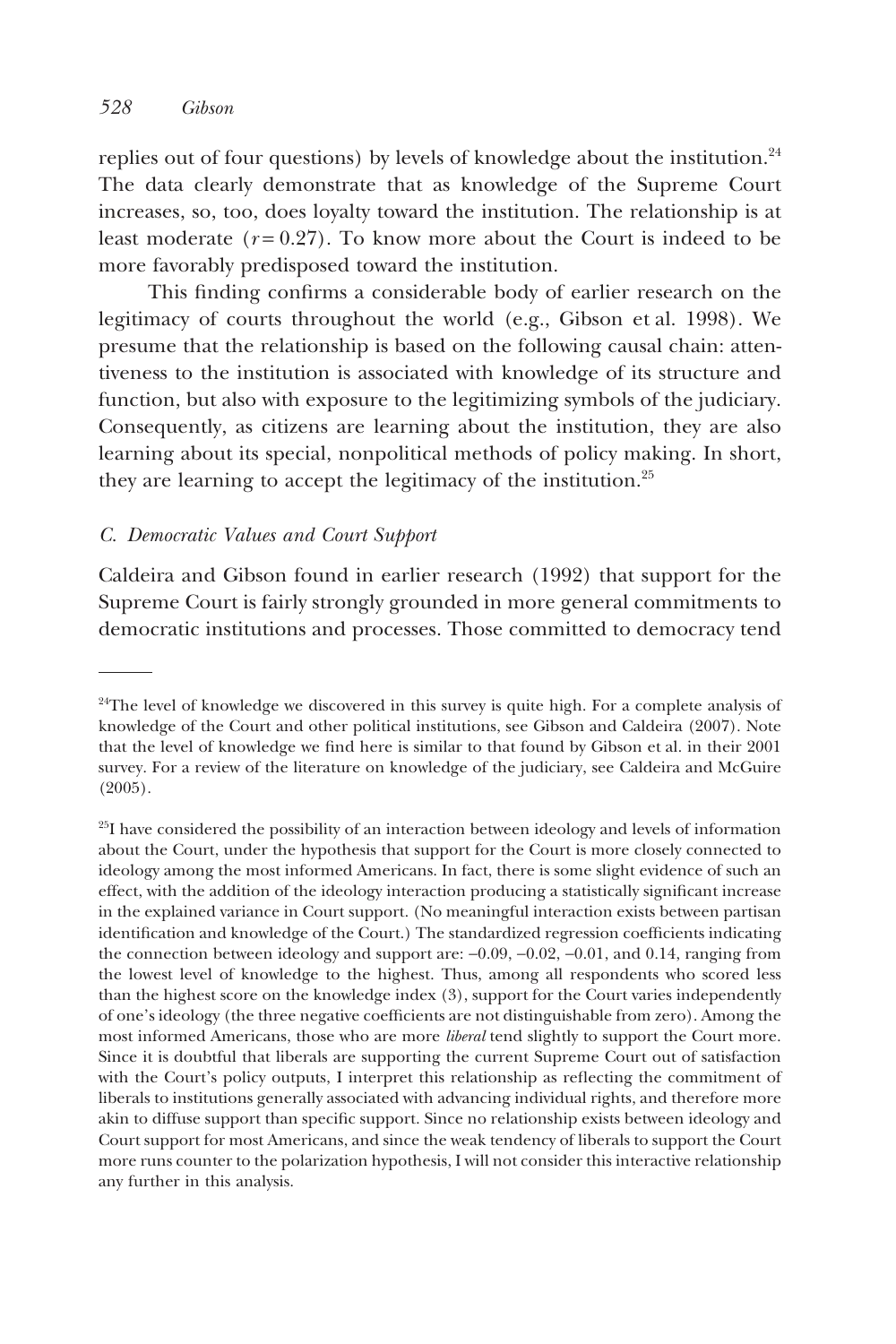| Predictor                               | r    | b    | S.e. | β         |
|-----------------------------------------|------|------|------|-----------|
| Support for the rule of law             | 0.31 | 0.21 | 0.03 | $0.24***$ |
| Support for a multiparty system         | 0.33 | 0.14 | 0.03 | $0.17***$ |
| Political tolerance                     | 0.18 | 0.11 | 0.03 | $0.15***$ |
| Support for liberty over order          | 0.23 | 0.02 | 0.04 | 0.02      |
| <b>Equation</b>                         |      |      |      |           |
| Intercept                               |      | 3.34 | 0.02 |           |
| Standard deviation – Dependent variable |      | 0.70 |      |           |
| Standard error of estimate              |      | 0.64 |      |           |
| $R^2$                                   |      |      |      | $0.16***$ |
| N                                       |      | 922  |      |           |

Table 3: Democratic Values as Predictors of Loyalty to the Supreme Court

NOTE: Significance of standardized regression coefficients  $(\beta)$ : \*\**p* < 0.001; \**\*p* < 0.01;  $*<sub>p</sub> < 0.05$ .

to express stronger support for the Supreme Court. We test that hypothesis here, with a more extensive (and perhaps more valid) set of measures of support for democratic institutions and processes (see the Appendix). Table 3 reports the results.

We observe a fairly strong relationship between support for democratic institutions and processes and loyalty toward the Supreme Court. The equation with the four predictors is able to explain 16 percent of the variance in loyalty toward the Court. The single best predictor (as indicated by the multivariate regression coefficient) is support for the rule of law, although the high multicollinearity between tolerance and individual liberty dilutes the regression coefficient of each.<sup>26</sup> Thus, like the evidence from an earlier, less divisive era, these data demonstrate that attitudes toward the Supreme Court are closely connected to more general orientations toward democratic institutions and processes.

Why do those who favor democratic institutions and processes support the Supreme Court more? It seems likely that there are two driving forces in this relationship. First is the rule of law. The Court is obviously a preeminent rule of law institution; indeed, the Court is in some sense the principal guardian of the rule of law. Those who love law tend to love the Court. Second, the democratic values we measure have much to do with individualism and individual liberty (e.g., tolerance). The Supreme Court is the

 $26$ For purposes of this analysis, whether one democratic value or the other is the most influential is of little substantive consequence.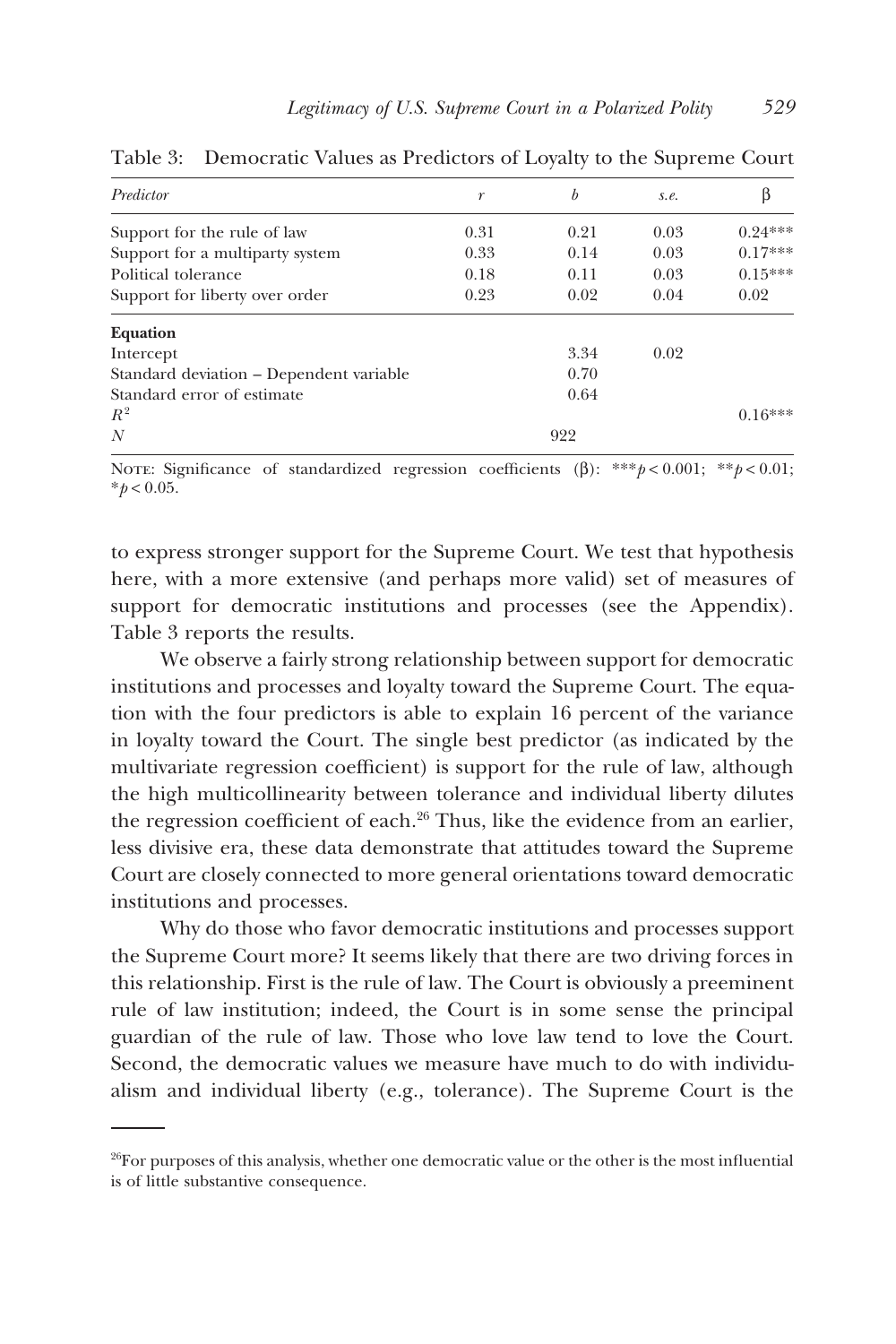quintessential minoritarian institution in the American system of government; indeed, it is the primary institution designed and empowered to protect minorities against abuse by the majority. Thus, it is not surprising that loyalty toward the Court is so firmly embedded within the democratic values belief system.

#### *D. Multivariate Analysis*

To this point we have established several possible causes of variability in loyalty toward the Supreme Court. It remains to consider these variables within the context of an overall multivariate equation. I considered including in that equation a variety of additional control variables, following primarily the earlier work of Caldeira and Gibson (1992). However, trivial bivariate correlations were found between court attitudes and gender and age, so these variables were excluded from further consideration. In addition, from the analysis above, the following variables have no connection whatsoever with support for the Court, and therefore have been dropped from the equation: party identification, ideological self-identification, and attitudes toward a woman's right to choose on the issue of abortion.<sup>27</sup> On the other hand, also following Caldeira and Gibson (1992), I added a measure of the respondent's political efficacy,<sup>28</sup> as well as dummy variables for the three racial minorities included in our sample. Table 4 reports the results.

First, I note that a considerable amount of variance in institutional loyalty is explained by this simple equation:  $R^2 = 0.20$ . Second, despite significant bivariate relationships, three predictors are entirely insignificant in the full equation: knowledge of the judiciary, the respondent's level of education, and the relative value the respondent attaches to liberty and order. The latter is largely a function of multicollinearity (with political tolerance and support for a multiparty system). In addition, the direct impact of knowledge in the multivariate equation vanishes owing to its strong relationships with support for democratic institutions and processes, and via its moderate bivariate

<sup>&</sup>lt;sup>27</sup>Although this decision has no consequence whatsoever for the statistical results, I have excluded these variables in order not to mis-specify the equation. Mis-specification is typically understood as the failure to include relevant predictors, but the concept also refers to the inclusion of irrelevant variables. But as I note, the statistical results are virtually identical when these variables are added to the equation.

<sup>&</sup>lt;sup>28</sup>The measure is a simple index of efficacy derived from responses to four conventional indicators of internal and external political efficacy.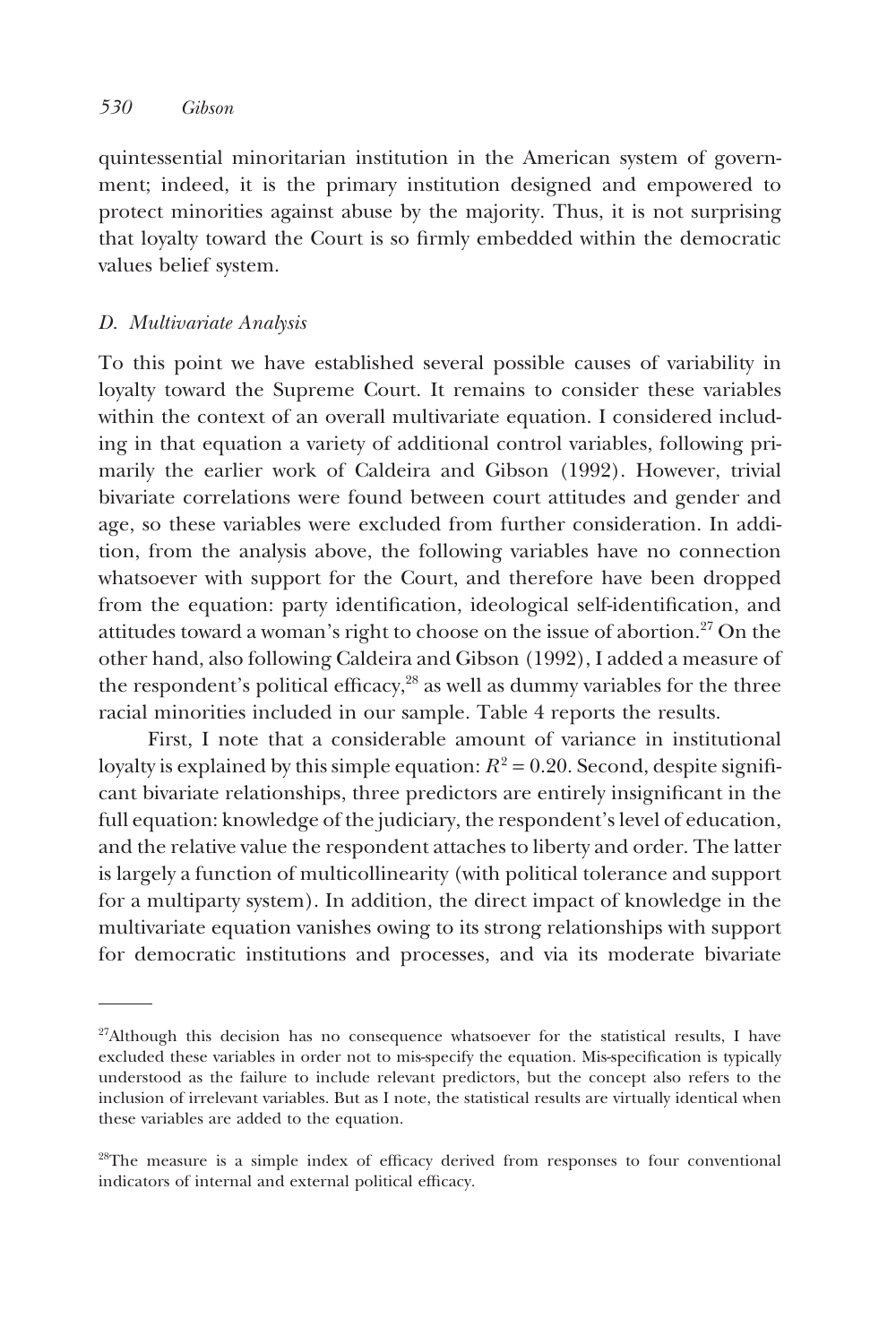| Predictor                               | r       | b       | S.e. | β          |
|-----------------------------------------|---------|---------|------|------------|
| Support for the rule of law             | 0.31    | 0.18    | 0.03 | $0.21***$  |
| Support for a multiparty system         | 0.33    | 0.12    | 0.03 | $0.15***$  |
| Political tolerance                     | 0.18    | 0.08    | 0.03 | $0.11**$   |
| Support for liberty over order          | 0.23    | 0.00    | 0.04 | 0.01       |
| Court knowledge                         | 0.22    | 0.02    | 0.02 | 0.03       |
| Level of education                      | 0.20    | 0.03    | 0.01 | 0.07       |
| Political efficacy                      | 0.17    | 0.14    | 0.04 | $0.12***$  |
| African American                        | $-0.14$ | $-0.22$ | 0.07 | $-0.10***$ |
| Hispanic                                | $-0.09$ | $-0.11$ | 0.07 | $-0.05$    |
| Asian                                   | $-0.06$ | $-0.24$ | 0.11 | $-0.07*$   |
| <b>Equation</b>                         |         |         |      |            |
| Intercept                               |         | 2.94    | 0.10 |            |
| Standard deviation - Dependent variable |         | 0.70    |      |            |
| Standard error of estimate              |         | 0.63    |      |            |
| $R^2$                                   |         |         |      | $0.20***$  |
| N                                       |         | 919     |      |            |

Table 4: Multiple Predictors of Loyalty to the Supreme Court

NOTE: Significance of standardized regression coefficients  $(\beta)$ : \*\**p* < 0.001; \**p* < 0.01;  $*$   $p < 0.05$ .

relationship with level of education.<sup>29</sup> Third, the most powerful predictors of court attitudes are two of the measures of democratic values: support for the rule of law and support for a multiparty system. Loyalty toward the Supreme Court is very much a function of broader support for democratic institutions and processes. Finally, like earlier analyses, I find that African Americans are significantly less supportive of the Court. To a lesser degree, Asian Americans are as well. The coefficient for Hispanics, while negative, does not achieve statistical significance. Care must be taken with these conclusions regarding race and loyalty, however, since relatively small numbers of blacks, Hispanics, and Asians are included in the sample.30

If I am allowed to take some liberties in moving away slightly from the data, the causal process involved here seems relatively clear. Citizens who are

<sup>&</sup>lt;sup>29</sup>When knowledge is regressed on the four measures of democratic attitudes, 20 percent of its variance can be accounted for. The addition of education to that equation adds another 6 percent to  $R^2$ .

<sup>30</sup>Note that Caldeira and Gibson (1992) had a bona fide oversample of African Americans and therefore could give this group much more substantive attention than is possible with the 2005 sample.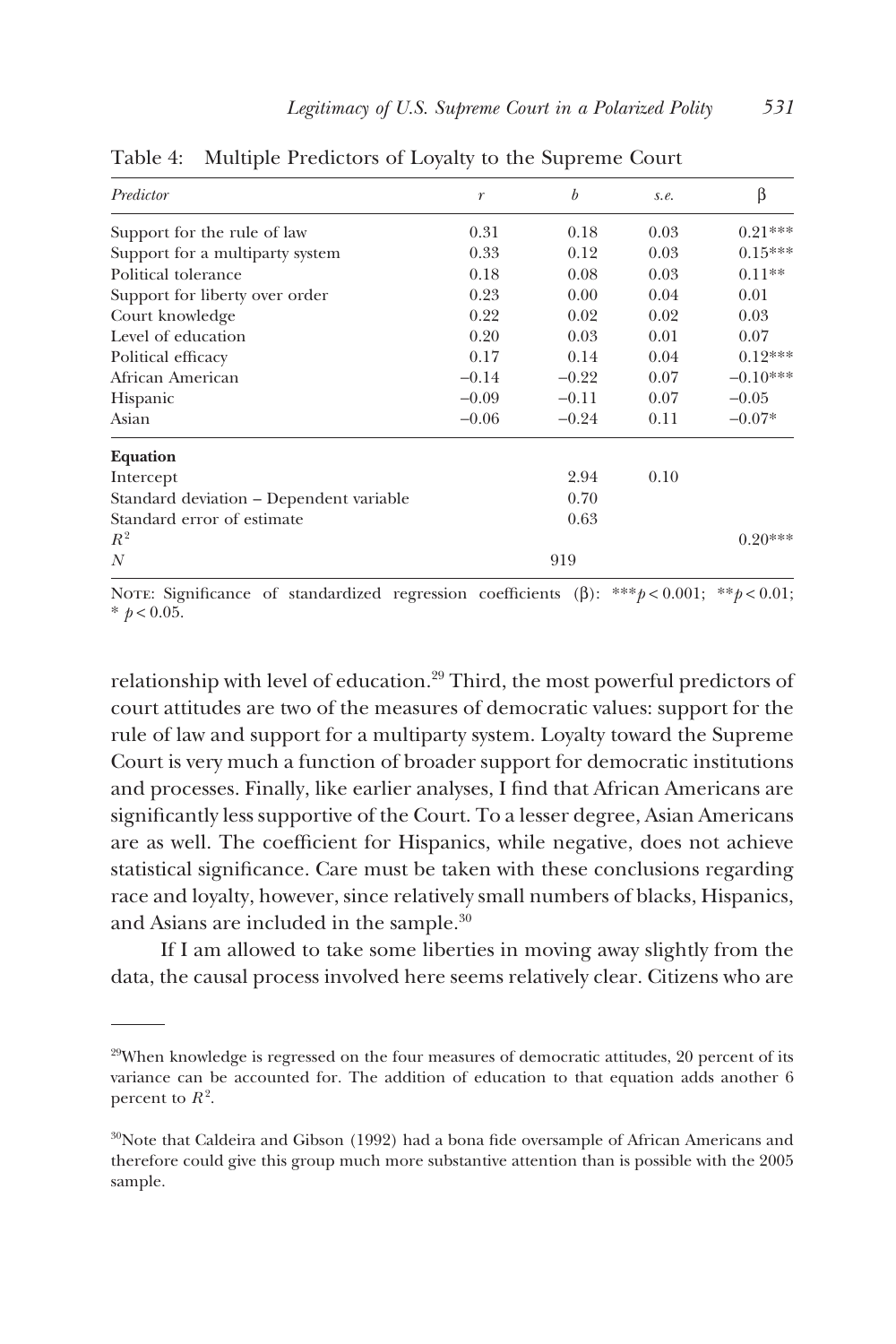better educated learn more about the Supreme Court and the democratic theory in which the Court is embedded and sustained. I suspect that the primary content of the learning is to stress that "courts are different." They are relatively nonpolitical, and judges make decisions on the basis of principled criteria—impartiality, for instance—without regard to self-interest (even the self-interest of being reelected or reappointed). This knowledge predisposes people to accept the viewpoint that courts have a distinctive role in a democracy and that role is not necessarily to mollify the preferences of the majority. The reason democratic values and court support are so closely connected is that supporting a court—an institution that often tells the majority that it cannot do that which it very much wants to do—requires a relatively sophisticated understanding of democratic theory. $31$  As it turns out, a reasonable number of Americans understand this, and therefore support for the Court is quite high.<sup>32</sup>

# VI. Discussion

An important finding of this research is that the U.S. Supreme Court is widely supported by the American people, and that support has little to do with ideology or partisanship. Instead, loyalty toward the institution is grounded in broader commitments to democratic institutions and processes, and more generally in knowledge of the role of the judiciary in the American

<sup>&</sup>lt;sup>31</sup>I suspect that the strong correlation between attitudes toward the party system and Court support actually has little to do with political parties per se. Those who support a multiparty system are rejecting the sort of knee-jerk anti-party reaction that is common in American society. To support parties in the current context in the United States requires at least the implicit understanding that "modern democracy is unthinkable save in terms of political parties," even if the respondents have never heard of Schattschneider (1942:1).

 $32$ In an earlier analysis of data from 1987, Caldeira and Gibson (1992) discovered significant differences in how opinion leaders formed their attitudes toward the Supreme Court. In particular, their support for the Court seemed to be more highly conditional on policy agreement. I have explored this issue in these data, but, with fewer than 75 respondents claiming to be opinion leaders, the analysis is not stable enough to warrant much attention. Nonetheless, in these limited data it appears that the views of opinion leaders are *not* more closely connected to policy views than they are among the mass public as a whole. Nor are partisan and ideological identifications in any way connected to loyalty toward the Court. If anything, the views of opinion leaders are more solidly grounded in their attitudes toward democratic institutions and processes. As I note, these results must be treated as highly tentative in light of the relatively small number of opinion leaders included in the sample.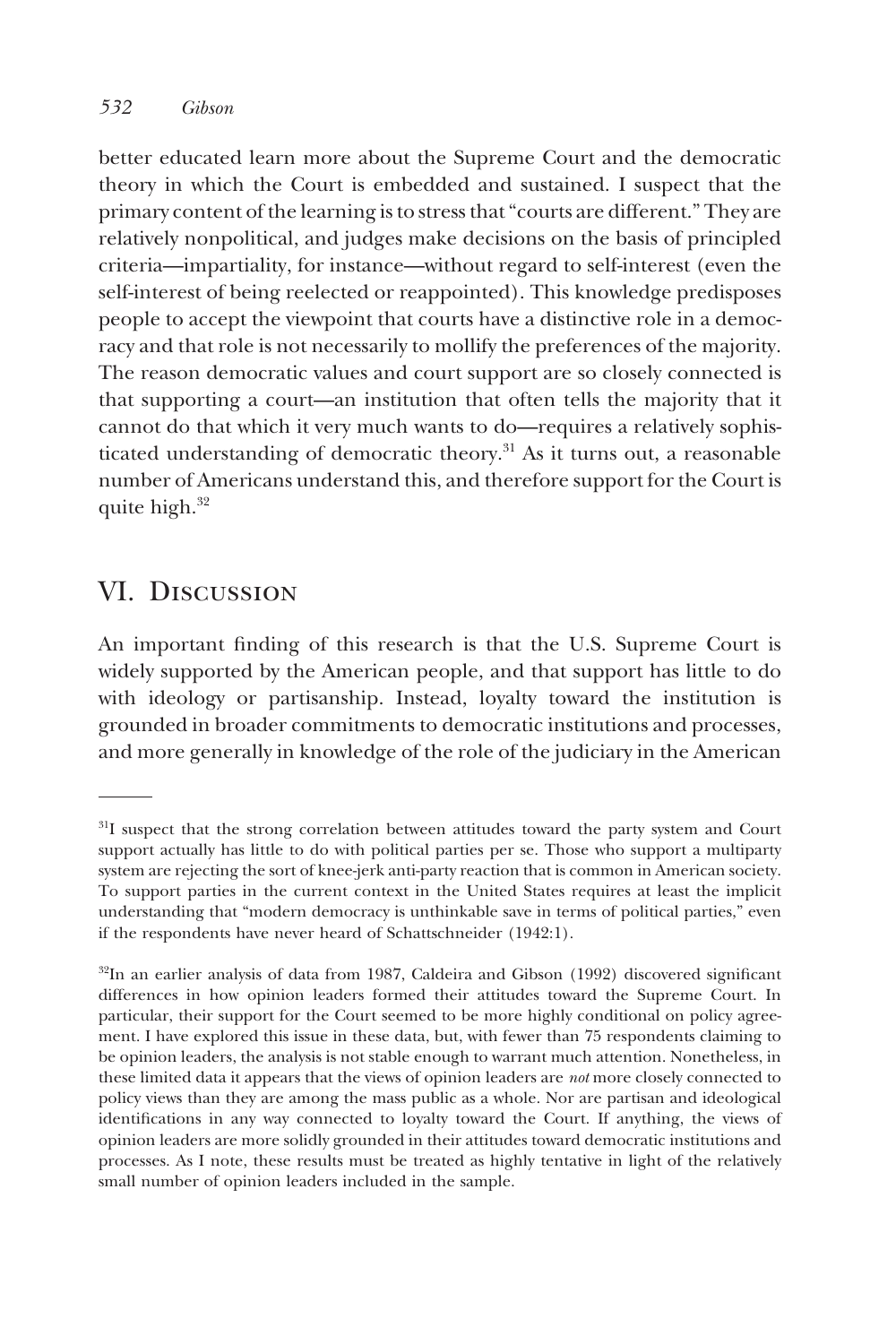democratic system. Perhaps one of the most unconventional findings of this research is that knowledge of the structure and function of the Supreme Court is fairly widespread within the mass public.

These findings thus reinforce rather than challenge existing research on public attitudes toward the Court. That this is so is the most important finding of this research, given strong reasons for expecting otherwise. Although the American people are severely divided on many important issues of public policy, when it comes to the institution itself, support for the Court has little if anything to do with ideology and partisanship. Liberals trust the Court at roughly the same level as conservatives; Democrats and Republicans hold the Supreme Court in similar regard. I do not argue that different people do not have different expectations and evaluations of Court-made policy: liberals and conservatives unquestionably differ in their preferences for how the Supreme Court should decide important issues of public policy. But as yet, the legitimacy of the Court has not been threatened by the divisions over public policy. Even the most contentious of issues—such as those decided in *Bush v. Gore* or abortion rights—seem not to have undermined public confidence in the Supreme Court as an institution. It has been suggested elsewhere that this is a function of so-called positivity bias (e.g., Gibson et al. 2003a; Gibson & Caldeira 2006)—the tendency of any exposure to the Court and its symbols to produce and/or reinforce positive feelings toward the institution—but assessing that theory goes beyond the purpose of this article.

From the analysis presented here, it appears that the Supreme Court has sufficient institutional legitimacy to be able to continue to perform its assigned role within the American democratic scheme, even within the context of deep substantive divisions within the American mass public. Whether this will remain so is unclear, especially if the Supreme Court takes a dramatically rightward shift in its policy outputs (as many expect it will). As African Americans have shown us, even obdurate loyalty toward an institution can indeed wither away. But at present, for those who worry about the systemic consequences of sharp ideological divisions in American politics, the findings of this analysis will surely provide some solace.

### **REFERENCES**

Abramowitz, Alan, & Kyle Saunders (2005) "Why Can't We All Just Get Along? The Reality of a Polarized America," 3(2) *Forum* Article 1. Available at 〈[http://](http://www.bepress.com/forum/vol3/iss2/art1/%E2%8C%AA) [www.bepress.com/forum/vol3/iss2/art1/](http://www.bepress.com/forum/vol3/iss2/art1/%E2%8C%AA)〉.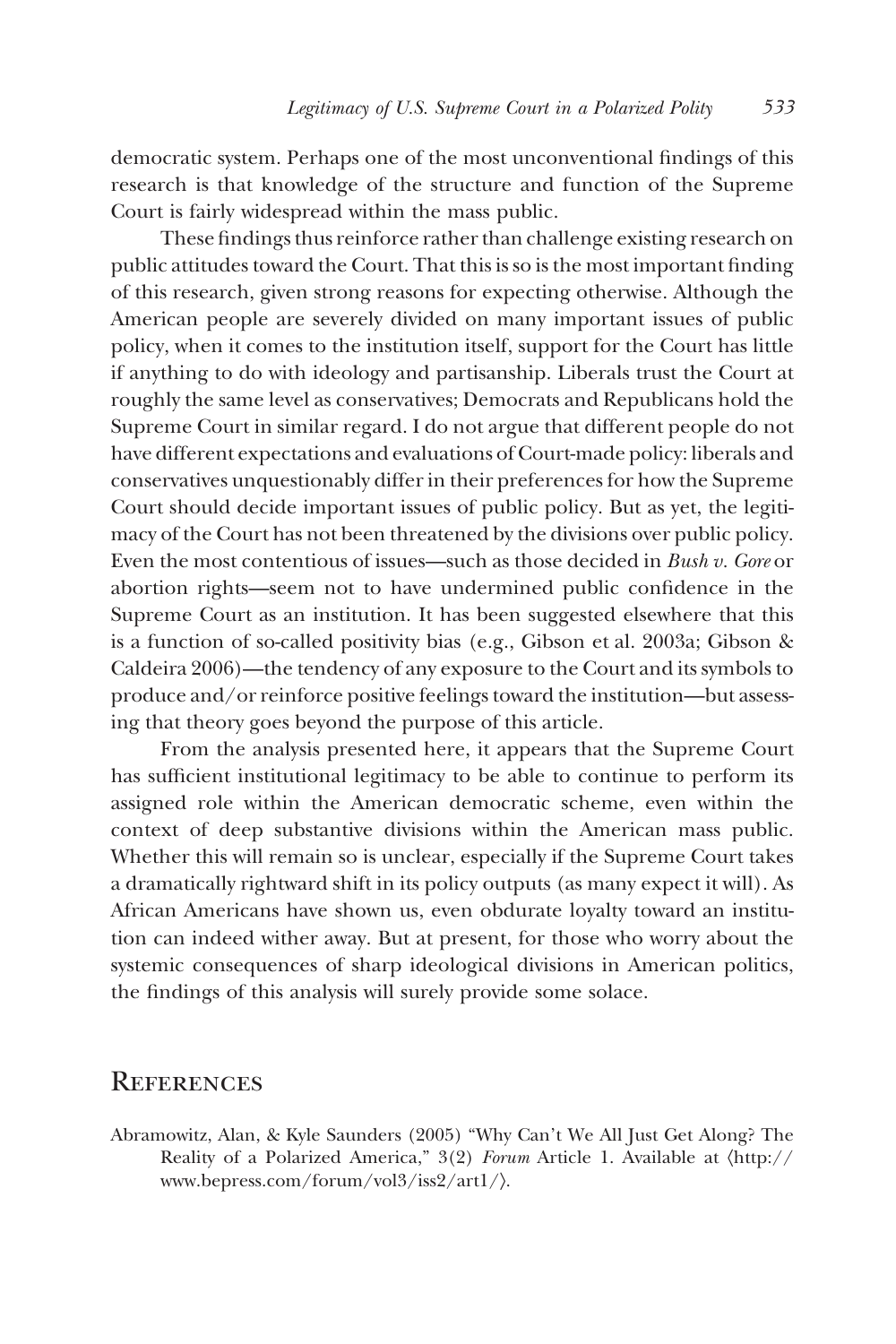- Alivizatos, Nicos (1995) "Judges as Veto Players," in H. Doring, ed., *Parliaments and Majority Rule in Western Europe*, pp. 566–91. New York: St. Martin's Press.
- Baird, Vanessa A. (2001) "Building Institutional Legitimacy: The Role of Procedural Justice," 54(2) *Political Research Q*. 333.
- Baird, Vanessa A., & Amy Gangl (2006) "Shattering the Myth of Legality: The Impact of the Media's Framing of Supreme Court Procedures on Perceptions of Fairness," 27(4) *Political Psychology* 597.
- Boynton, G. R., & Gerhard Loewenberg (1973) "The Development of Public Support for Parliament in Germany, 1951–1959," 3(2) *British J. of Political Science* 169.
- Caldeira, Gregory A. (1987) "Public Opinion and the U.S. Supreme Court: FDR's Court-Packing Plan," 81(4) *American Political Science Rev*. 1139.
- Caldeira, Gregory A., & James L. Gibson (1992) "The Etiology of Public Support for the Supreme Court," 36(3) *American J. of Political Science* 635.
- —— (1995) "The Legitimacy of the Court of Justice in the European Union: Models of Institutional Support," 89(2) *American Political Science Rev*. 356.
- Caldeira, Gregory A., & Kevin T. McGuire (2005) "What Americans Know about the Courts and Why it Matters," in K. L. Hall & K. T. McGuire, *Institutions of American Democracy: The Judiciary*, pp. 262–79. New York: Oxford Univ. Press.
- Choper, Jesse H. (1980) *Judicial Review and the National Political Process*. Chicago, IL: Univ. of Chicago Press.
- Clawson, Rosalee A., Elizabeth R. Kegler, & Eric N. Waltenburg (2001) "The Legitimacy-Conferring Authority of the U.S. Supreme Court: An Experimental Design," 29(6) *American Politics Research* 566.
- Dahl, Robert A. (1957) "Decision-Making in a Democracy: The Supreme Court as a National Policy-Maker," 6(1) *J. of Public Law* 279.
- Easton, David (1965) *A Systems Analysis of Political Life*. New York: John Wiley & Son, Inc.
- —— (1975) "A Re-Assessment of the Concept of Political Support," 5(4) *British J. of Political Science* 435.
- Eskridge, William N., & Sanford Levinson (1998) *Constitutional Stupidities, Constitutional Tragedies*. New York: New York Univ. Press.
- Fallon, Richard H., Jr. (2005) "Legitimacy and the Constitution," 118(6) *Harvard Law Rev*. 1789.
- Farnsworth, Ward (2004) *The Regulation of Turnover on the Supreme Court* Boston Univ. School of Law, Working Paper Series, Public Law & Legal Theory, Working Paper 04-18.
- Fiorina, Morris P., with Samuel J. Abrams & Jeremy C. Pope (2006) *Culture Wars? The Myth of Polarized America*, 2nd ed. New York: Pearson Longman.
- Fletcher, Joseph F., & Paul Howe (2000) "Canadian Attitudes Toward the Charter and the Courts in Comparative Perspective," 6(3) *Choices* 4.
- Friedman, Barry (2005) "The Politics of Judicial Review," 84(2) *Texas Law Rev*. 257.
- Friedman, Lawrence M. (1977) *Law and Society: An Introduction*. Englewood Cliffs, NJ: Prentice-Hall, Inc.
- —— (1998) *American Law: An Introduction*, rev. and updated ed. New York: W. W. Norton & Company.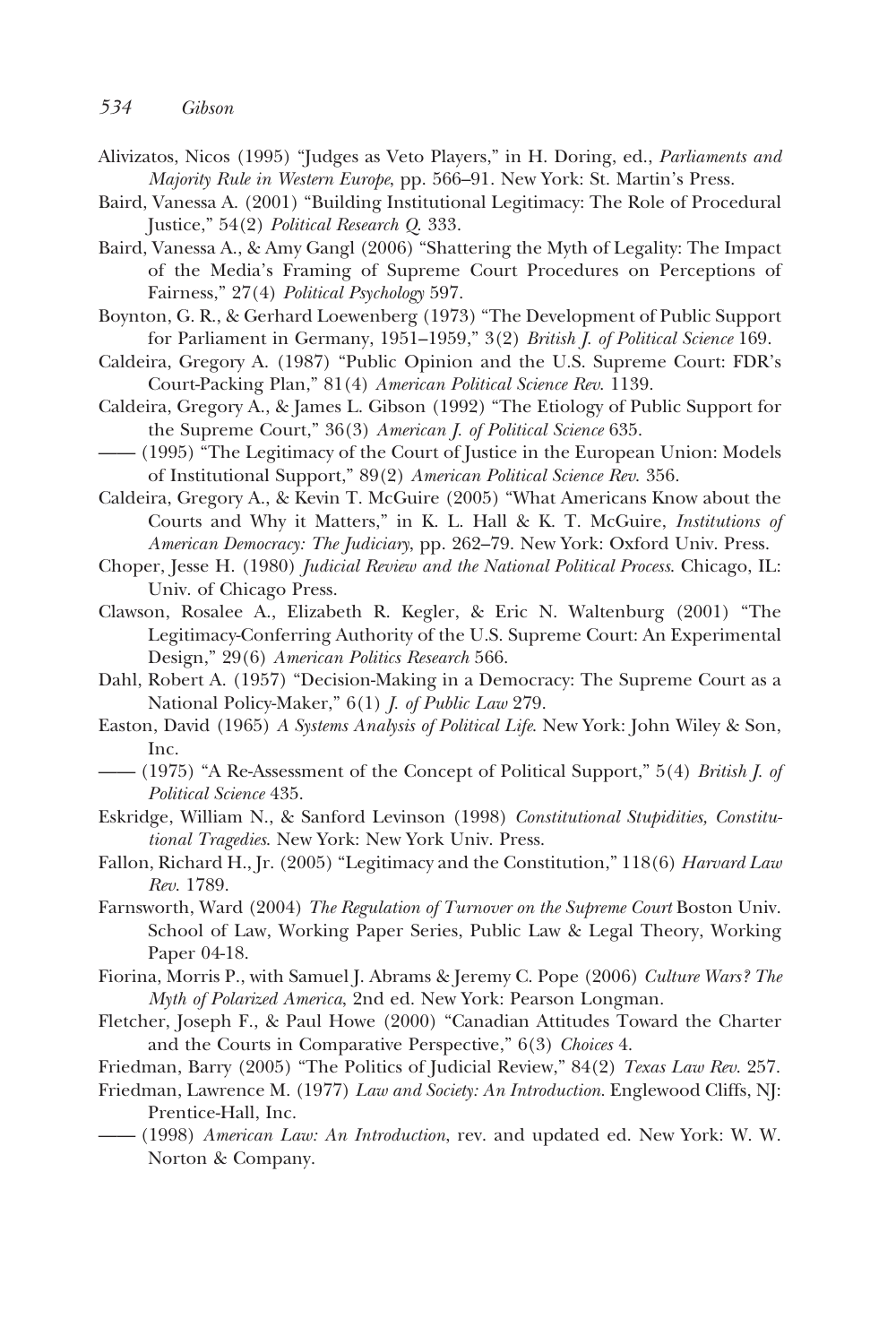- Gibson, James L. (1989) "Understandings of Justice: Institutional Legitimacy, Procedural Justice, and Political Tolerance," 23(3) *Law & Society Rev*. 469.
- —— (1991) "Institutional Legitimacy, Procedural Justice, and Compliance with Supreme Court Decisions: A Question of Causality," 25(3) *Law & Society Rev*. 631.
- —— (forthcoming) "The Evolving Legitimacy of the South African Constitutional Court," in A. du Bois-Pedain & F. du Bois, eds., *Justice and Reconciliation in Post-Apartheid South Africa*. Cambridge Univ. Press.
- Gibson, James L., & Gregory A. Caldeira (1992) "Blacks and the United States Supreme Court: Models of Diffuse Support," 54(4) *J. of Politics* 1120.
- —— (1995) "The Legitimacy of Transnational Legal Institutions: Compliance, Support, and the European Court of Justice," 39(2) *American J. of Political Science* 459.
- —— (1998) "Changes in the Legitimacy of the European Court of Justice: A Post-Maastricht Analysis," 28(1) *British J. of Political Science* 63.
- —— (2003) "Defenders of Democracy? Legitimacy, Popular Acceptance, and the South African Constitutional Court," 65(1) *J. of Politics* 1.
- —— (2006) "Politicized Confirmation Processes and the Legitimacy of the U.S. Supreme Court." Paper delivered at the 64th Annual National Conference of the Midwest Political Science Association. Chicago, IL.
- —— (2007) "Knowing about Courts," Paper delivered at the 65th Annual Conference of the Midwest Political Science Association. Chicago, IL.
- Gibson, James L., Gregory A. Caldeira, & Vanessa Baird (1998) "On the Legitimacy of National High Courts," 92(2) *American Political Science Rev*. 343.
- Gibson, James L., Gregory A. Caldeira, & Lester Kenyatta Spence (2003a) "The Supreme Court and the U.S. Presidential Election of 2000: Wounds, Self-Inflicted or Otherwise?" 33(4) *British J. of Political Science* 535.
- —— (2003b) "Measuring Attitudes Toward the United States Supreme Court," 47(2) *American J. of Political Science* 354.
- —— (2005) "Why Do People Accept Public Policies They Oppose? Testing Legitimacy Theory with a Survey-Based Experiment," 58(2) *Political Research Q*. 187.
- Gillman, Howard (2001) *The Votes That Counted: How the Court Decided the 2000 Presidential Election*. Chicago, IL: Univ. of Chicago Press.
- Hibbing, John R., & Elizabeth Theiss-Morse (1995) *Congress as Public Enemy: Public Attitudes Toward American Political Institutions*. Cambridge: Cambridge Univ. Press.
- Jost, John T., & Brenda Major (2001) *The Psychology of Legitimacy: Emerging Perspectives on Ideology, Justice, and Intergroup Relations*. New York: Cambridge Univ. Press.
- Kritzer, Herbert M. (2001) "The Impact of *Bush v. Gore* on Public Perceptions and Knowledge of the Supreme Court," 85(1) *Judicature* 32.
- $-$  (2005) "The American Public's Assessment of the Rehnquist Court," 89(3) *Judicature* 168.
- Kritzer, Herbert M., & John Voelker (1998) "Familiarity Breeds Respect: How Wisconsin Citizens View Their Courts," 82 *Judicature* 58.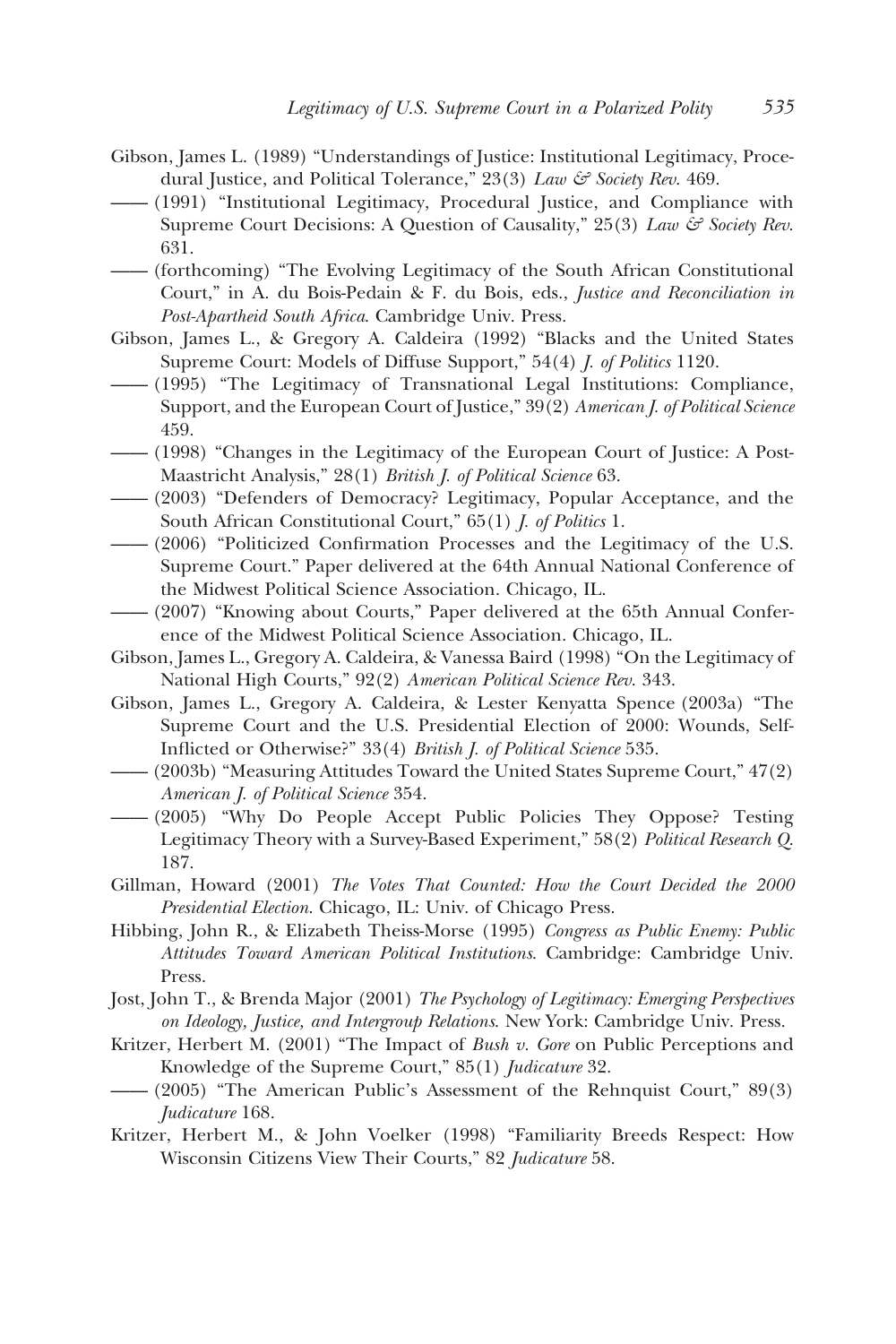- Levinson, Sanford (2006) *Our Undemocratic Constitution: Where the Constitution Goes Wrong (and How We the People Can Correct It)*. New York: Oxford Univ. Press.
- Lind, E. Allan, & Tom R. Tyler (1988) *The Social Psychology of Procedural Justice*. New York: Plenum Press.
- Loewenberg, Gerhard (1971) "The Influence of Parliamentary Behavior on Regime Stability," 3(2) *Comparative Politics* 177.
- Loewenberg, Gerhard, & Samuel C. Patterson (1979) *Comparing Legislatures*. Boston, MA: Little, Brown.
- Mate, Manoj, & Matthew Wright (2006) "Bush v. Gore and the Micro-Foundations of Public Support for the Supreme Court," paper presented at the 2006 Annual Meeting of the American Political Science Association. Philadelphia, PA.
- McCarty, Nolan, Keith T. Poole, & Howard Rosenthal (2006) *Polarized America: The Dance of Ideology and Unequal Riches*. Cambridge, MA: MIT Press.
- Mishler, William, & Richard Rose (1994) "Support for Parliaments and Regimes in the Transition Toward Democracy in Eastern Europe," 19(1) *Legislative Studies Q*. 5.
- Mondak, Jeffery J. (1992) "Institutional Legitimacy, Policy Legitimacy, and the Supreme Court," 20(4) *American Politics Q*. 457.
- —— (1993) "Institutional Legitimacy and Procedural Justice: Reexamining the Question of Causality," 27(3) *Law & Society Rev*. 599.
- Norris, Pippa, ed. (1999) *Critical Citizens*. New York: Oxford Univ. Press.
- Schattschneider, Elmer E. (1942) *Party Government*. New York: Farrar Rinehart.
- Scherer, Nancy, & Brett Curry (2006) "What Impact Does Racial and Gender Diversity on the Federal Bench Have on Citizens' Support for the Judiciary?" paper delivered at the 2006 Annual Meeting of the Midwest Political Science Association. Chicago, IL.
- Schwartz, Herman (2000) *The Struggle for Constitutional Justice in Post-Communist Europe*. Chicago, IL: Univ. of Chicago Press.
- Shapiro, Robert Y., & Yaeli Bloch-Elkon (2006) "Political Polarization and the Rational Public," paper presented at the Annual Conference of the American Association for Public Opinion Research. Montreal, Quebec, Canada.
- Sinclair, Barbara (2006) *Party Wars: Polarization and the Politics of National Policy*. Norman, OK: Univ. of Oklahoma Press.
- Tsebelis, George (2000) "Veto Players and Institutional Analysis," 13(4) *Governance* 441.
- Tyler, Tom R. (1990) *Why People Follow the Law: Procedural Justice, Legitimacy, and Compliance*. New Haven, CT: Yale Univ. Press.
- —— (2006) "Psychological Perspectives on Legitimacy and Legitimation," 57 *Annual Rev. of Psychology* 375.
- Tyler, Tom R., & Kenneth Rasinski (1991) "Legitimacy and the Acceptance of Unpopular U.S. Supreme Court Decisions: A Reply to Gibson," 25(3) *Law & Society Rev*. 621.
- Vanberg, Georg (2001) "Legislative-Judicial Relations: A Game-Theoretic Approach to Constitutional Review," 45(2) *American J. of Political Science* 346.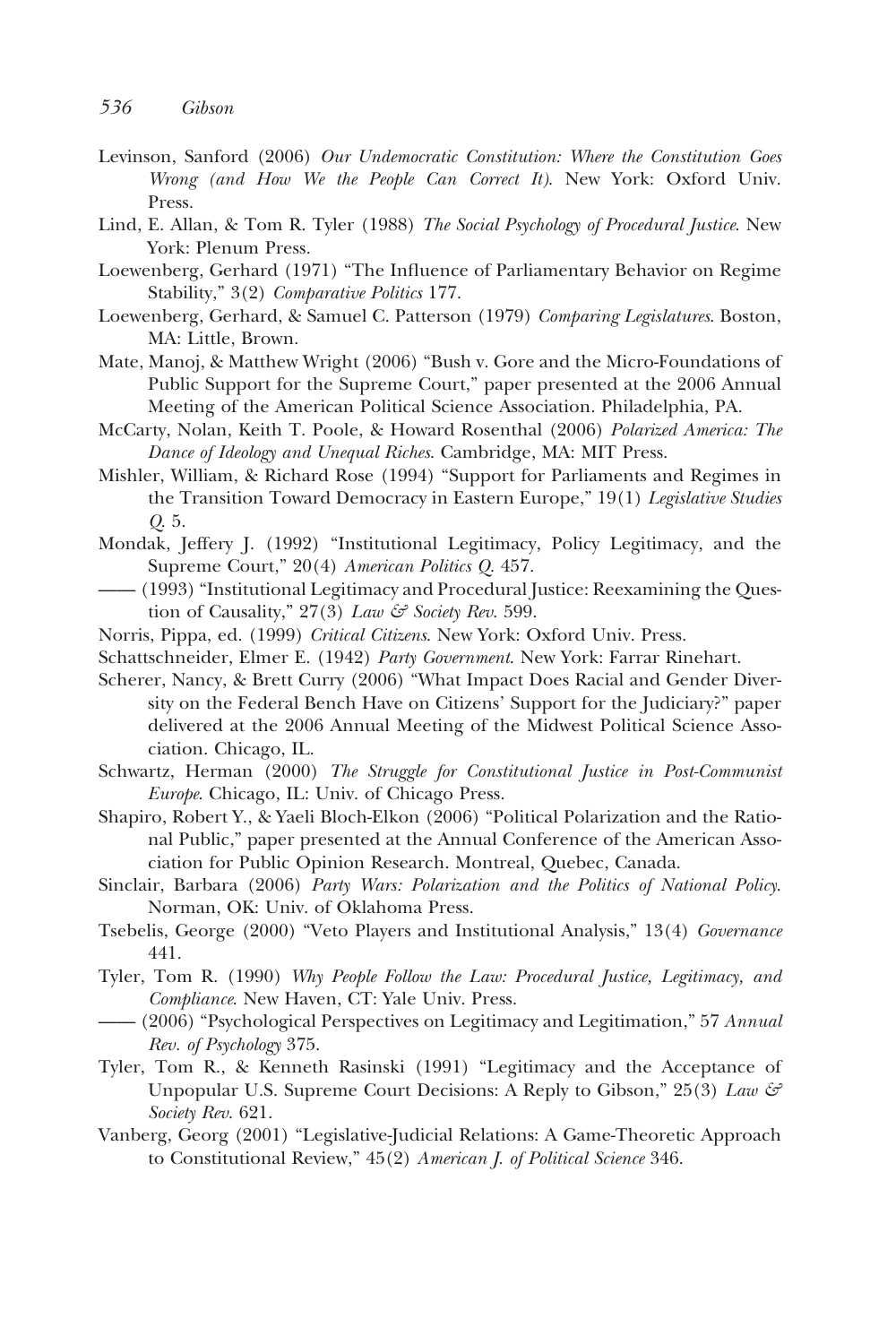- Walker, Lee Demetrius (2006) "Separation of Powers and Judicial Legitimacy in Latin America [sic] Presidential Democracies," paper delivered at the 2006 Annual Meeting of the Midwest Political Science Association. Chicago, IL.
- Yates, Jeffrey L., & Andrew B. Whitford (2002) "The Presidency and the Supreme Court After *Bush v. Gore*: Implications for Legitimacy and Effectiveness," 13(1) *Stanford Law & Policy Rev*. 101.
- Yoo, John C. (2001) "In Defense of the Court's Legitimacy," in C. R. Sunstein & R. A. Epstein, eds., *The Vote: Bush, Gore, and the Supreme Court*, pp. 223–40. Chicago, IL: Univ. of Chicago Press.

# Appendix: Measuring Support for Democratic Institutions and Processes

I have measured support for democratic institutions and process as a multidimensional meta-concept composed of four distinct subdimensions: (1) political tolerance, (2) the relative value attached to social order versus individual liberty, (3) support for the rule of law, and (4) support for a multiparty system.

Table A.1 reports the factor structure resulting from a common factor analysis with oblique (biquartimin) rotation.

As hypothesized, a four-dimensional solution emerged from the factor analysis. With only two somewhat minor exceptions, each item strongly loaded on the factor on which it was expected to load. In the two exceptions (a rule of law item and a newly created measure of support for individual liberty), the highest loading of the variable is on the hypothesized factor, even if the loading is less than 0.30. I have not excluded these items from the factor analysis but, given their factor loadings, their contribution to the measurement of the construct is small.

The factors are themselves intercorrelated (as they should be). One consequence of this, however, is that multicollinearity exists. The correlation between political tolerance and support for individual liberty is 0.54; support for a multiparty system is correlated with individual liberty at 0.56. I have resisted the temptation to reduce this four-dimensional structure to a single measure of support for democratic institutions and processes since one of the most important subscales I wish to analyze is support for the rule of law, and this factor is only weakly correlated with political tolerance and support for individual liberty (although it is strongly correlated with support for a multiparty system). Therefore, in the analysis of this article, I incorporate measures of each of these subdimensions of support for democratic institutions and processes within the equations predicting institutional loyalty.